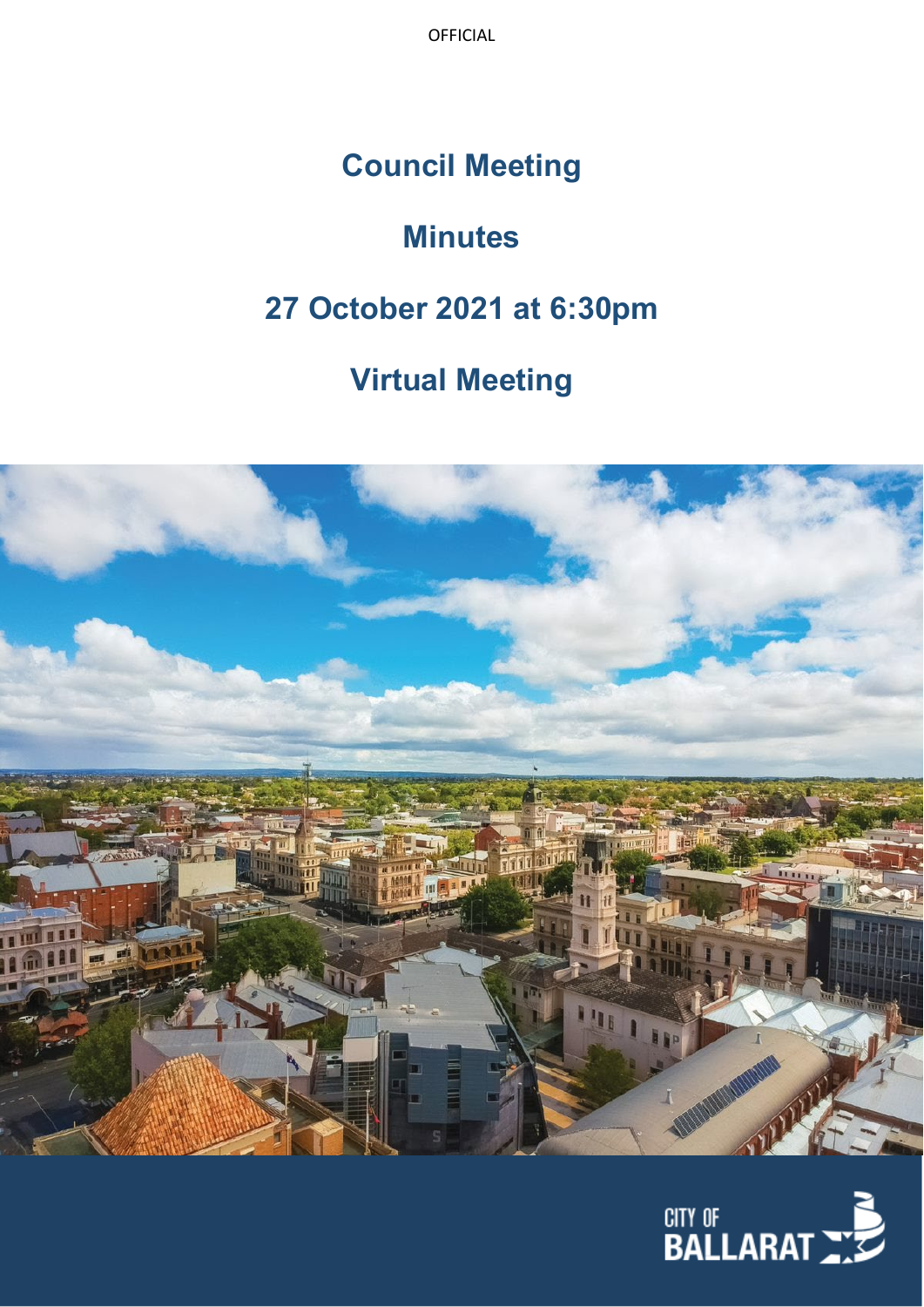

# **ORDER OF BUSINESS:**

| 5. |                                                                                   |  |
|----|-----------------------------------------------------------------------------------|--|
|    |                                                                                   |  |
|    | 6.1. Stop Planned New Cafe/Catering Operations for Council Venues 10              |  |
|    |                                                                                   |  |
|    |                                                                                   |  |
| 8. |                                                                                   |  |
|    |                                                                                   |  |
|    |                                                                                   |  |
|    |                                                                                   |  |
|    |                                                                                   |  |
|    |                                                                                   |  |
|    |                                                                                   |  |
|    | 8.7.                                                                              |  |
|    | 8.8. Tender 2021/22-163 Cuthberts Road Reconstruction (Burrumbeet-Smarts Hill) 20 |  |
|    | 8.9.                                                                              |  |
|    |                                                                                   |  |
|    |                                                                                   |  |
|    |                                                                                   |  |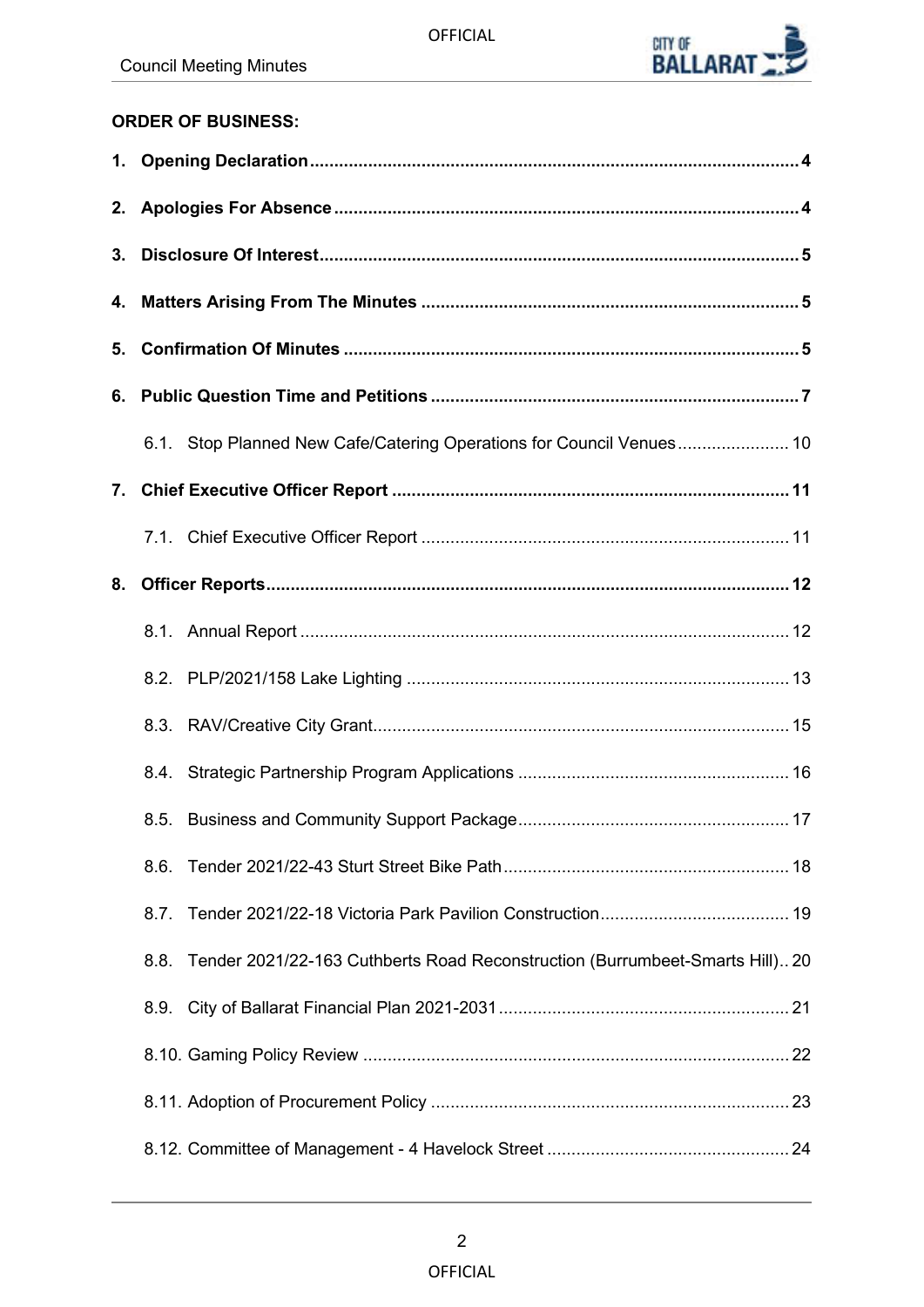

| 8.19. S11B Instrument of Appointment and Authorisation (Environment Protection Act |  |
|------------------------------------------------------------------------------------|--|
|                                                                                    |  |
|                                                                                    |  |
|                                                                                    |  |
|                                                                                    |  |
|                                                                                    |  |
|                                                                                    |  |
|                                                                                    |  |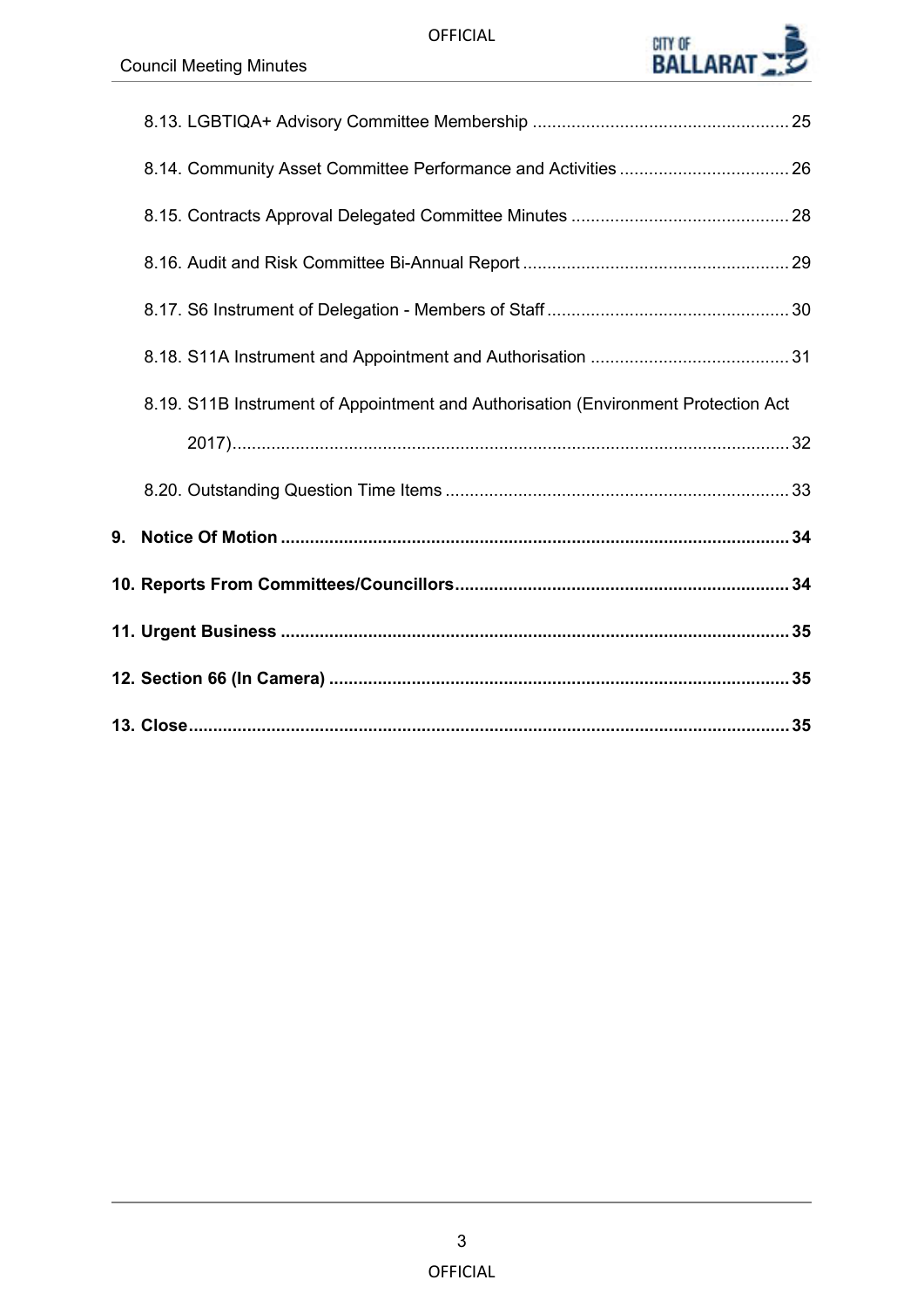

#### <span id="page-3-0"></span>**1. OPENING DECLARATION**

- **Councillors:** *"We, the Councillors of the City of Ballarat, declare that we will carry out our duties in the best interests of the community, and through collective leadership will maintain the highest standards of good governance."*
- **Mayor:** *"I respectfully acknowledge the Wadawurrung and Dja Dja Wurrung People, the traditional custodians of the land, and I would like to welcome members of the public in the gallery."*

#### **2. APOLOGIES FOR ABSENCE**

#### **2.1 Present**

Mayor Cr Daniel Moloney Cr Ben Taylor Cr Samantha McIntosh Cr Belinda Coates Cr Mark Harris Cr Des Hudson Cr Peter Eddy Cr Tracey Hargreaves

Mr Evan King- Chief Executive Officer Ms Bridget Wetherall - Director Infrastructure and Environment Mr Matthew Wilson - Director Community Wellbeing Mr John Hausler - Director Corporate Services Ms Natalie Robertson - Director Development and Growth Mr Cameron Montgomery - Executive Manager Governance and Risk

### **2.2 Apologies**

Cr Amy Johnson

#### **RESOLUTION:**

**That the apology be accepted.**

**Moved: Cr Belinda Coates CARRIED Seconded: Cr Peter Eddy (R200/21)**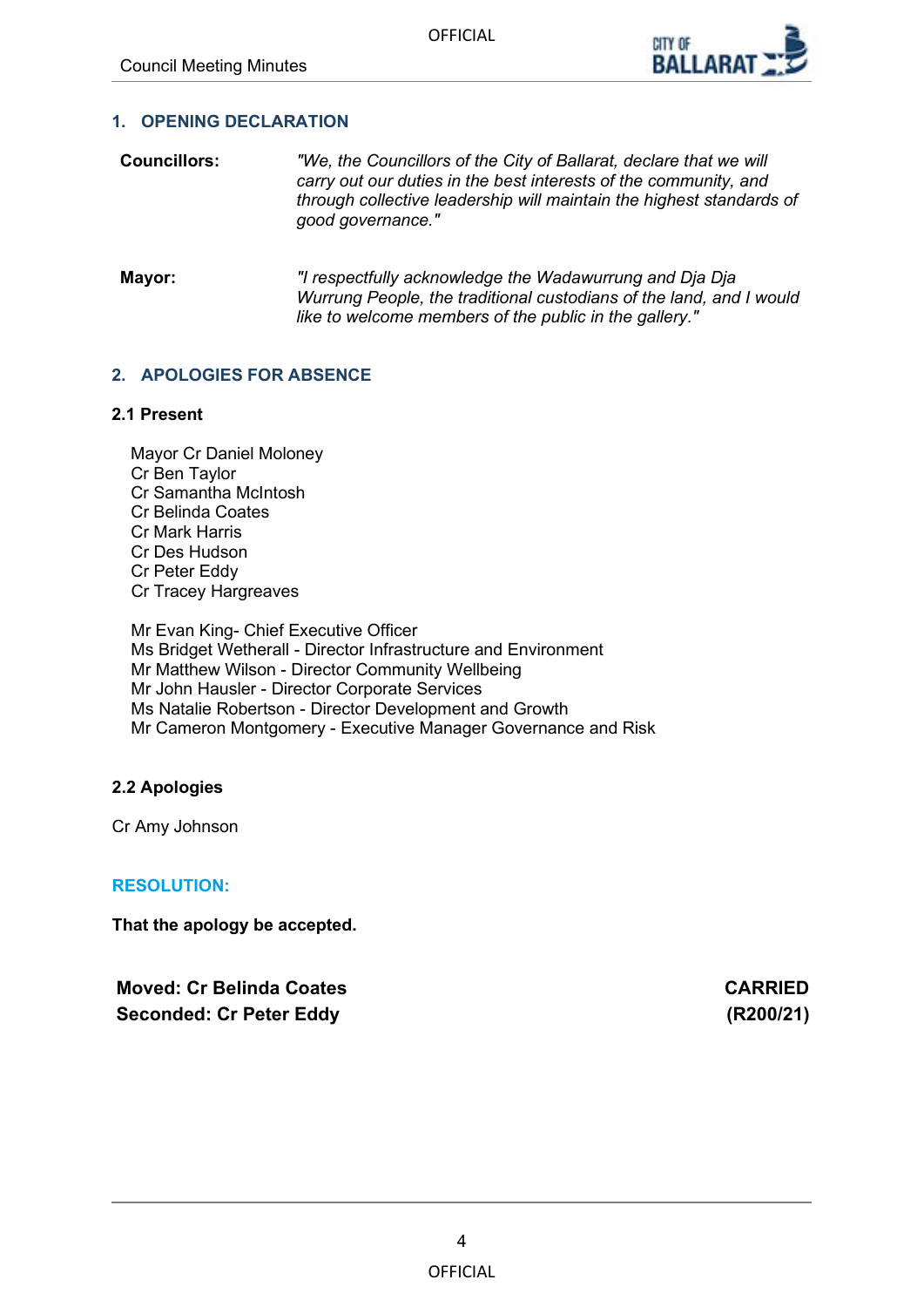# <span id="page-4-0"></span>**3. DISCLOSURE OF INTEREST**

Cr Hargreaves and Cr Taylor declared a conflict of interest in item 8.13. LGBQTI Advisory Committee.

# **4. MATTERS ARISING FROM THE MINUTES**

Nil

# **5. CONFIRMATION OF MINUTES**

#### **RESOLUTION:**

**That the Minutes of the Council Meeting on 22 September 2021 as circulated be confirmed.**

**Moved: Cr Des Hudson CARRIED Seconded: Cr Belinda Coates (R201/21)**

### **RESOLUTION:**

**That standing orders be suspended to consider condolence motions.**

| <b>Moved: Cr Daniel Moloney</b> | <b>CARRIED</b> |
|---------------------------------|----------------|
| <b>Seconded: Cr Des Hudson</b>  | (R202/21)      |

Cr Daniel Moloney raised a condolence motion and acknowledge with sadness the recent passing of Alf Hancock, former Councillor (1976 – 1991) and Mayor of the City of Ballarat (90- 91 term).

He served our City for many years and strongly believed in the role Council plays in supporting our community.

He is sadly missed by his family and those who knew him from his time in Local Government.

We send his wife Judy and all his family our most sincere condolences.

Cr Ben Taylor raised a condolence motion and acknowledge the recent passing of Vic Bradley who passed away aged 97 on 8 October 2021.

Vic was a great community member who was well known through the Buninyong, Mt Clear communities and throughout the Ballarat area.

Vic was a WWII veteran who enlisted at 18 years old and served in Torres Strait and Papua New Guinea. He was a member of RSL for 75 years and was the longest serving president at Buninyong RSL for over 20 years. He was also a RSL Welfare Officers for over 50 years which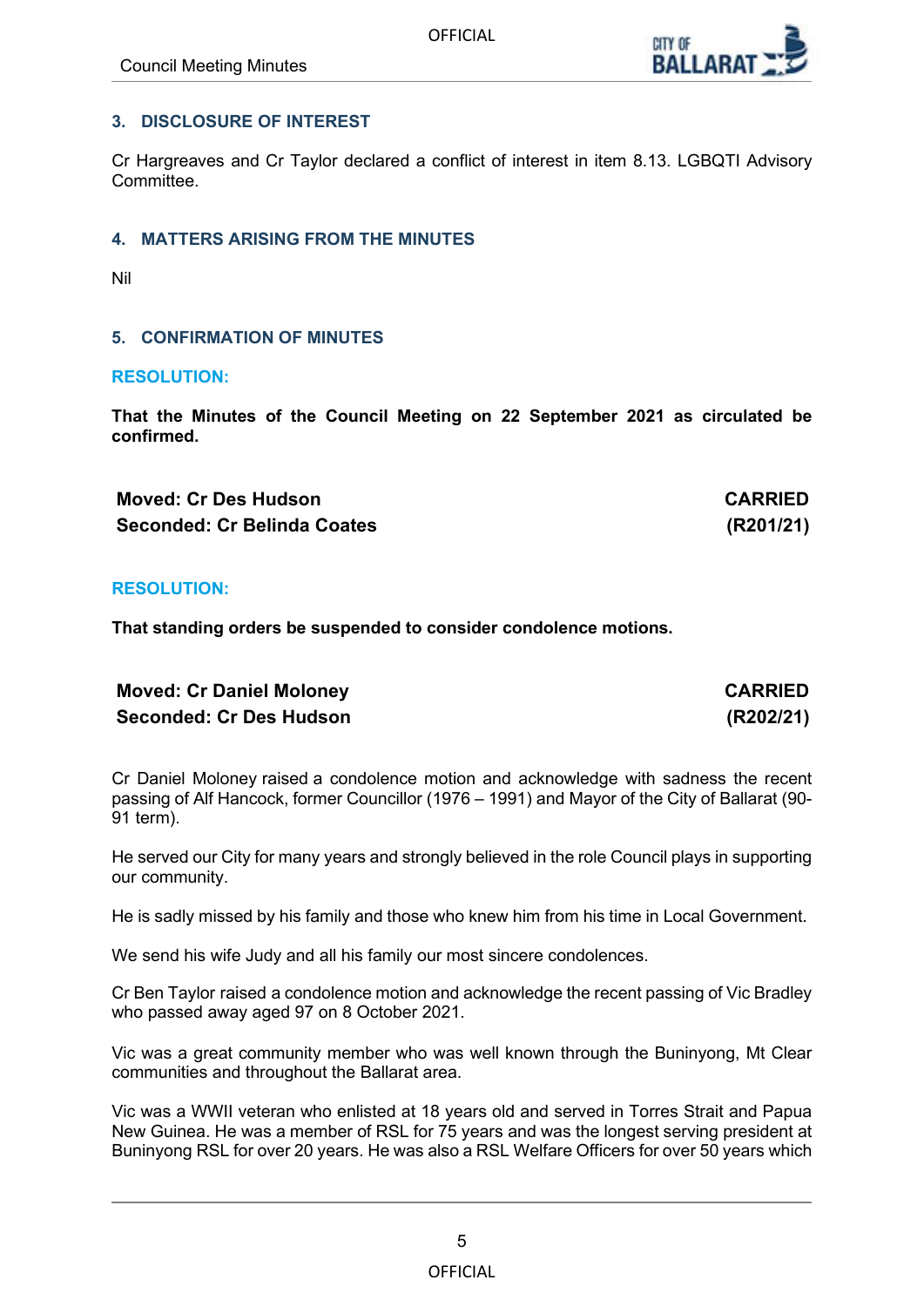

came the Order of Australia medal in 2011, the Australia Day Awards 2007, RSL Meritorious Medal for Service 1995, Buninyong Town Hall Committee Life member over 20 years Avenue of Honour Committee 26 years, Mt Clear Cricket club member and award given in his honour Vic Bradley Medal, Mt Clear Tennis, Buninyong Bowls and Buninyong Golf Club Mt Clear College providing scholarships and engaging with students on the ANZAC spirit and accompanied the school to Gallipoli and France in 2007.

# **RESOLUTION:**

**That standing orders be resumed.**

**Moved: Cr Daniel Moloney <b>CARRIED Seconded: Cr Des Hudson (R203/21)**

**RESOLUTION:**

**That Council accept the condolence motions for Alf Hancock and Vic Bradley.**

**Moved: Cr Daniel Moloney**  CARRIED **Seconded: Cr Ben Taylor (R204/21)**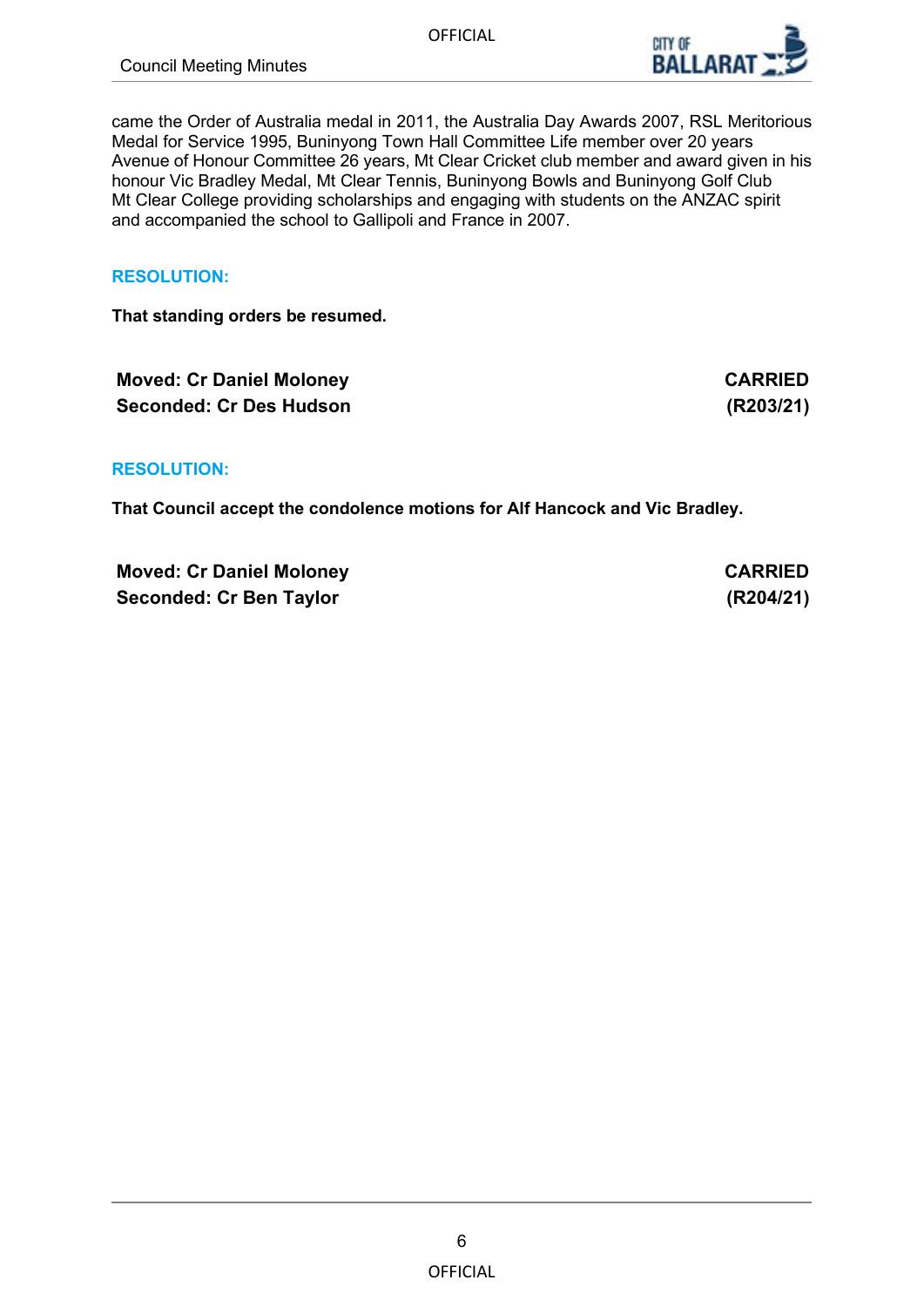

# <span id="page-6-0"></span>**6. PUBLIC QUESTION TIME**

### **QT50/21 - Joe Boin**

#### **Question**

- 1. Ballarat is a member of the Cities Power Partnership (CPP). The City's Carbon Neutrality Plan indicates that Ballarat is future focused to become a leader in sustainability, but the public have little awareness of significant actions other than the Green Power Purchase Agreement. The recent IPCC report shows that the need for action is urgent. Other CPP member Councils are simplifying and encouraging solar uptake by schools, businesses and households. Is Ballarat doing this?
- 2. There is a clear need at all levels of government for urgent climate action, and the Cities Power Partnership says that councils are at the heart of responding to climate impacts. The Climate Council finds that Australia needs to triple its emissions cuts within the next decade. Therefore, will Ballarat Council openly communicate with and work with the community and businesses to support broader efforts to cut emissions beyond Council operations and infrastructure?

#### **Answer**

Mr Mayor responded that we have had similar questions in the last few meetings, and we have made efforts since then to improve our website communication to include the environmental and sustainable initiatives. Council has a commitment to move our organisation toward carbon neutral by 2025 and an aspirational community wide plan towards 2030. There will also be community consultation in regards to achieving these community targets which will I believe will begin either late this year or early next year.

Bridget Wetherall, Director Infrastructure and Environment responded that the City of Ballarat is a member of the Cities Power Partnership (CPP) since 2018. The City of Ballarat has completed several sustainability projects to date. These include but are not limited to Ecological Sustainable Design (ESD) assessments across 13 community facilities, the installation of around 150 kW solar systems on council buildings installation of a second generator at landfill and an additional 3 hybrid passenger vehicles in council fleet.

In March 2021, the Council agreed to work in collaboration with Regional Sustainability Alliance Ballarat to develop a community-wide zero net emissions plan.

We are working on improving the content of our climate and sustainability initiatives on our website to hopefully provide the community with more up to date information.

### **QT51/21 - John Barnes**

### **Question**

The Draft 10-Year Financial Plan which you will be adopting later in tonight's agenda has some minor changes to the consultation draft, particularly around Borrowing Strategy. Officers have noted on tables on pages 6 and 35 that in the absence of targets for borrowings, they have adopted the figures from the Local Government Victoria's Financial Plan - Better Practice Guide. This highlights to me that council needs to develop a Borrowing Policy, which is broader than a Borrowing Strategy. Not only would a Policy confirm the targets for borrowings (total borrowing /debt servicing costs/comparisons with like LGAs/etc.), it would also spell out for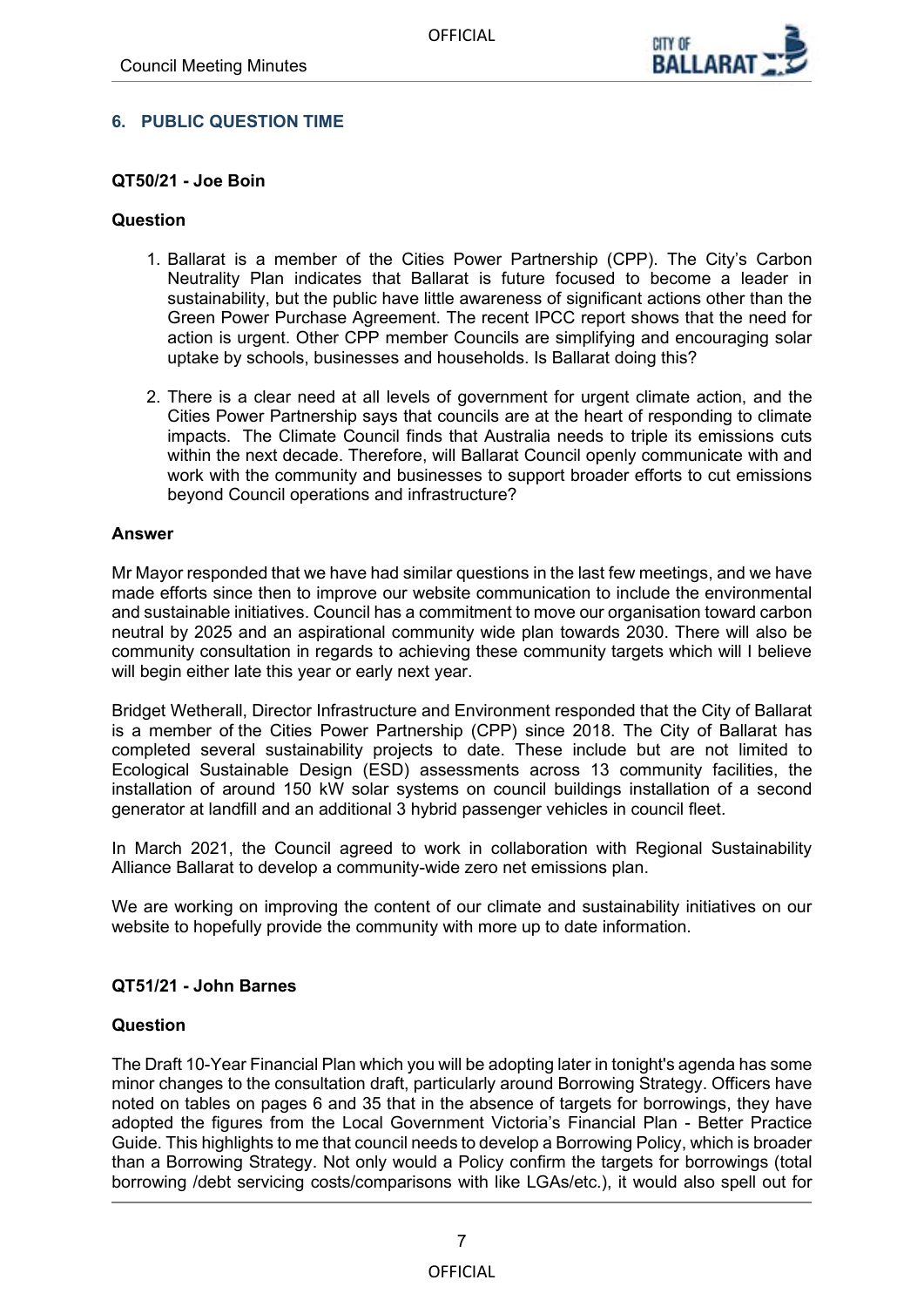

the public, Councillors and staff all things relating to debt and borrowing when is it appropriate to borrow (minimum of a benefit to cost ratio of >1 on business cases), compulsory business case on whole of life costings (capital and recurrent) prior to project commitment, the appropriate use of borrowings (new versus renewal/recurrent), and so on. Future changes in light of the adoption of such a Policy could be made in subsequent iterations of the 10-Year Financial Plan, as is expected when your Asset Plan and Workforce Plan are completed.

Will Councillors call for officers to table a draft Borrowing Policy for community consultation and adoption to coincide with the 2022 budget cycle?

# **Answer**

Mr Mayor responded by noting that in previous conversations with Mr Barnes and John Hausler, Director of Corporate Services during the consultation phase, questions were asked regarding opportunities to reconsider Council's borrowing position and this is likely to be a topic that will be debated in the Budget process in the future. The Chief Executive Officers response back then was that at any point in the budget development cycle there will be opportunity to reassess Council's borrowing position and this will definitely be a theme in the upcoming 2022-2023 budget process. Many broad conversations between Councillors and Council Officers have been started in relation to the development of a Borrowing Policy. Mr Mayor noted that it is his understanding that a Borrowing Policy will be developed by Officers and brought to Councillors for consideration as part of the 2022-2023 budget cycle.

John Hausler, Director of Corporate Services also responded that Officers see great value in community engagement and consultation on the development of a Borrowing Policy and as part of the process we would intend to bring the policy to Council for endorsement of community engagement/consultation prior to Council formally adopting the Policy at a later date.

### **QT52/21 - Christine Uren**

### **Question**

- 1. As a result of the disappointing and indeed life-threatening emissions targets outlined by the Federal government, I ask that my council take leadership in requiring a national lift to 75% emissions reduction by 2030. This will enable us to achieve and perhaps exceed net zero by 2050 and also help to save Ballarat (and the world) from future collapse. The IPCC Report is not wrong.
- 2. Will the Council provide any leadership in regard to the Climate Emergency? There seems to be a gap in leadership on the ground. Many residents are not aware of the current and future dangers and of the great opportunities for our communities in responding to these challenges. How can we mobilise people in their own defence and create a wave of optimism? I would like to see some major initiatives in communication with residents. Perhaps beginning with a series of forums.

#### **Answer**

Bridget Wetherall responded that at the moment we are appointing a consultant to help us gather the data and to determine where we are at as a community and then once we have the information we will be going to the community and asking if they believe the data is correct .We will then be looking for ideas on how we can reduce omissions as a community. It is a process that has started but we aren't yet at the community consultation stage just yet,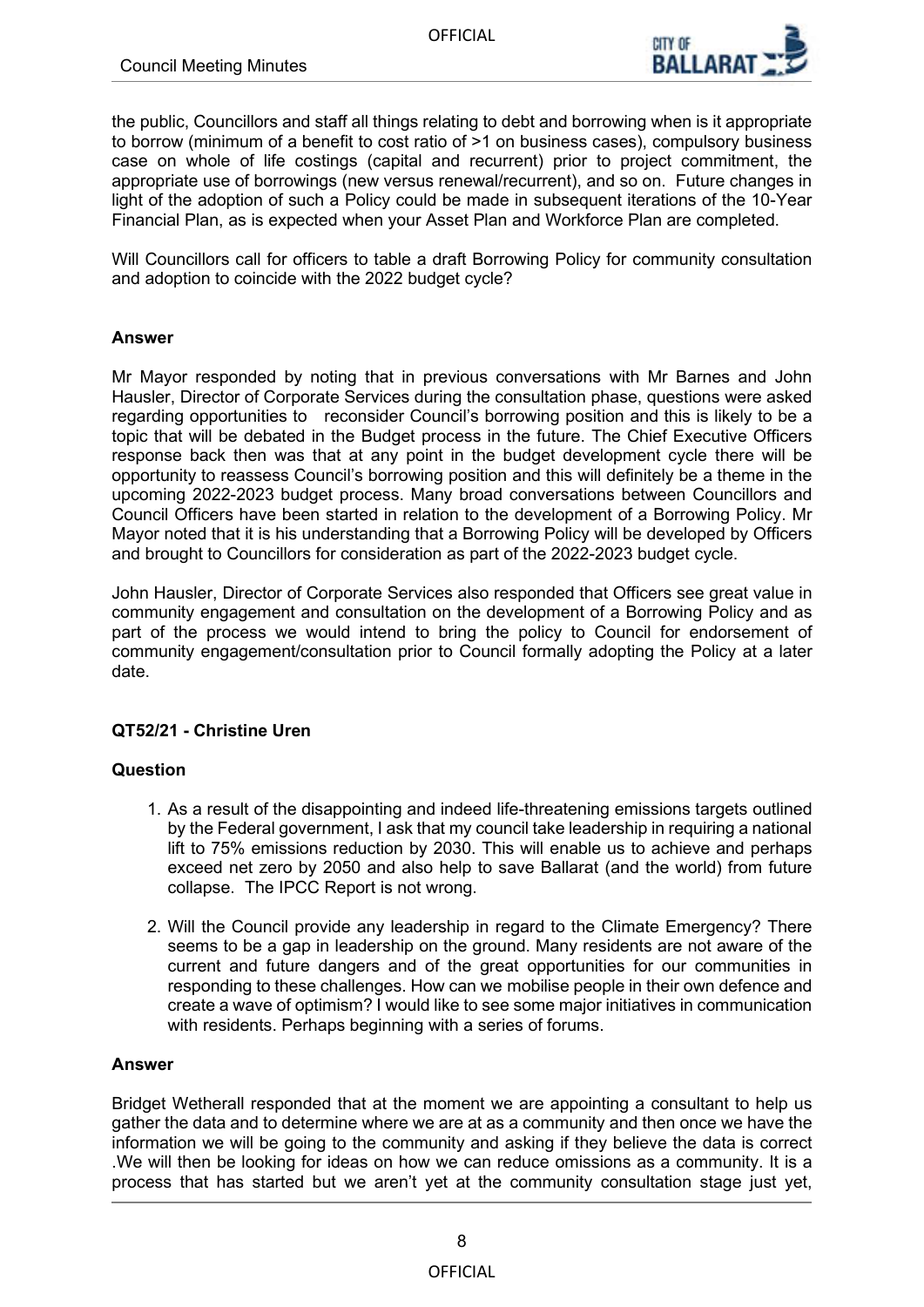

however as soon as we are ready with relevant data, the community will have the opportunity to participate and work together to meet Ballarat's omission targets.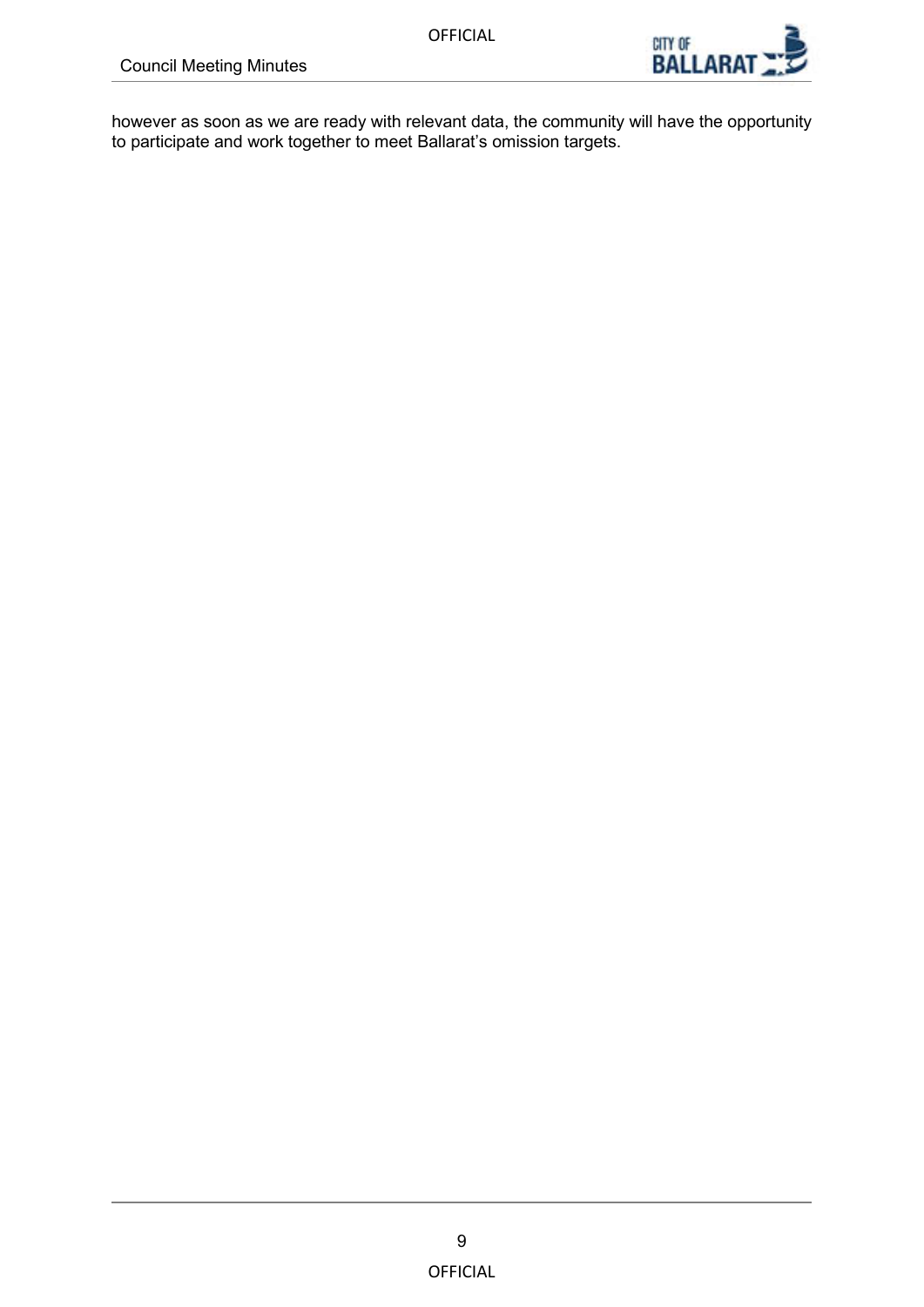

#### <span id="page-9-0"></span>**6.1. PETITION: STOP PLANNED NEW CAFE/CATERING OPERATIONS FOR COUNCIL VENUES**

**Division:** Executive Unit<br> **Director:** Evan King **Evan King Author/Position:** Sarah Anstis – Statutory Compliance Officer

# **PURPOSE**

1. To receive a written petition containing 41 signatories requesting Council to "*stop planned new café/catering operations for Council venues".*

### **RESOLUTION:**

**That Council:**

- **1. Note the petition be received; and**
- **2. That the petition be referred to the Chief Executive Officer for consideration and response.**

**Moved: Cr Daniel Moloney**  CARRIED **Seconded: Cr Peter Eddy (R205/21)**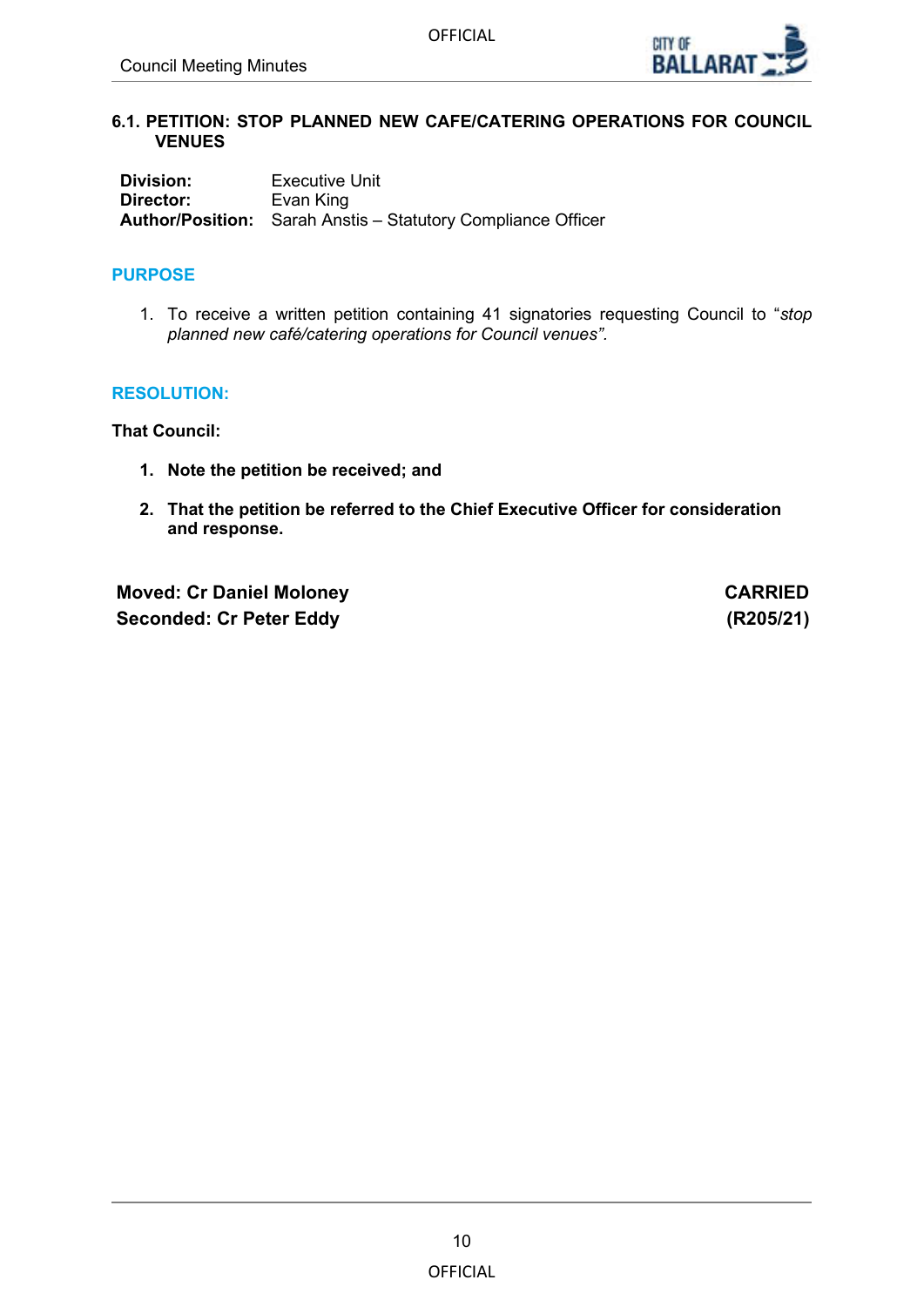

### <span id="page-10-0"></span>**7. CHIEF EXECUTIVE OFFICER REPORT**

#### **7.1. CHIEF EXECUTIVE OFFICER REPORT**

**Division:** Executive Unit<br> **Director:** Evan King **Director:** Evan King **Author/Position:** Evan King – Chief Executive Officer

#### **PURPOSE**

1. The CEO's Operational Report highlights issues and outcomes affecting the organisation's performance as it delivers services and implements the Council's strategies and policy decisions.

#### **RESOLUTION:**

**That Council:**

**1. Receive and note the CEO's Operational Report.**

**Moved: Cr Belinda Coates CARRIED Seconded: Cr Samantha McIntosh (R206/21)**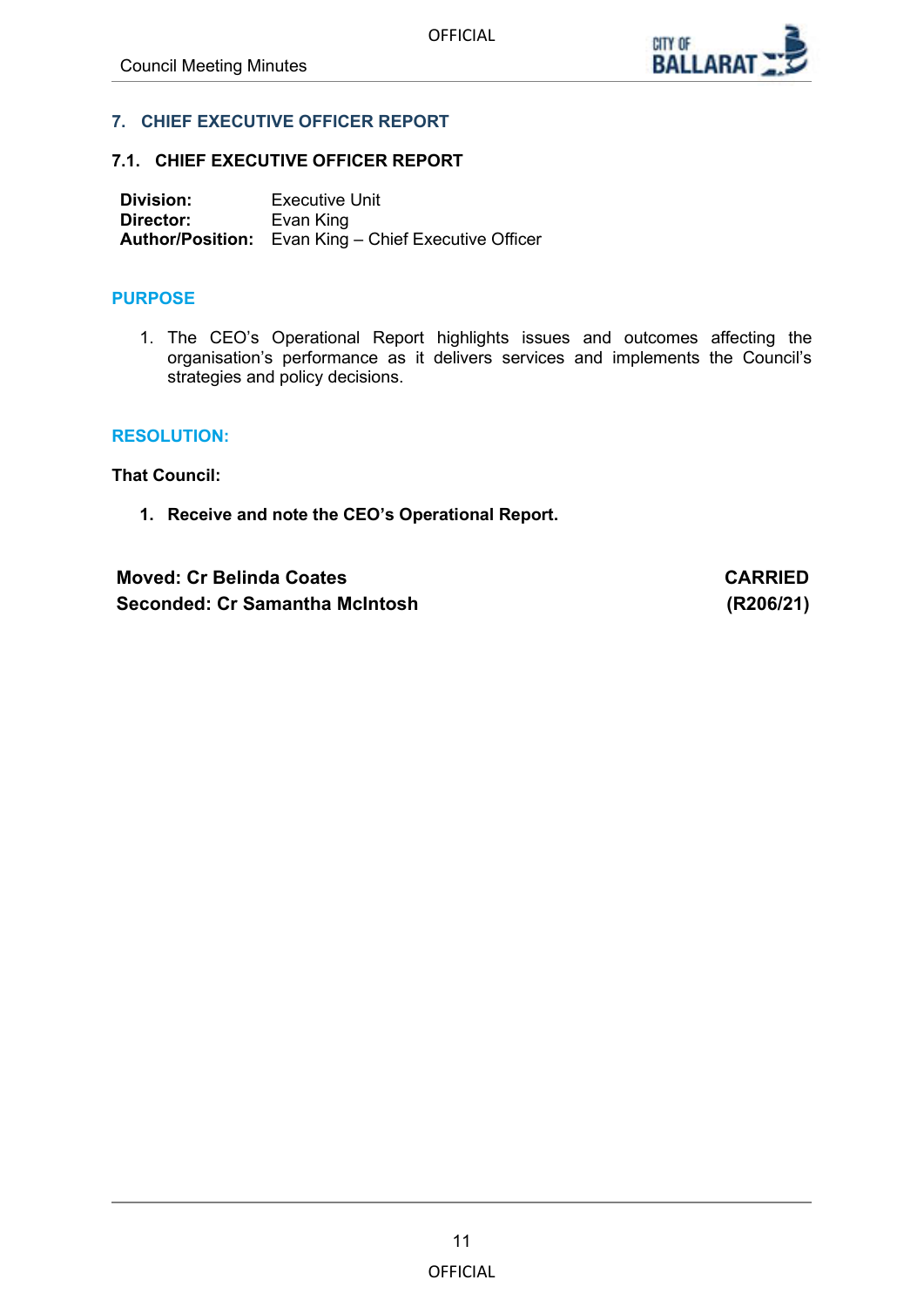

# <span id="page-11-0"></span>**8. OFFICER REPORTS**

#### **8.1. ANNUAL REPORT**

| Division: | <b>Community Wellbeing</b>                                           |
|-----------|----------------------------------------------------------------------|
| Director: | Matthew Wilson                                                       |
|           | <b>Author/Position:</b> Matthew Wilson, Director Community Wellbeing |

# **PURPOSE**

- 1. The purpose of this report is for Council to consider and note the City of Ballarat Annual Report 2020/21 (Annual Report) in accordance with its obligations under Section 134 of the *Local Government Act 1989* (The Act)*.*
- 2. The Annual Report is the final step in the statutory annual reporting process.

### **RESOLUTION:**

**That Council:**

- **1. Note the City of Ballarat Annual Report 2020/21 in accordance with Section 134 of the** *Local Government Act 1989.*
- **2. Acknowledge the achievements of Council during this reporting period and its achievements against the 2017-21 Council Plan.**

**Moved: Cr Daniel Moloney**  CARRIED **Seconded: Cr Peter Eddy (R207/21)**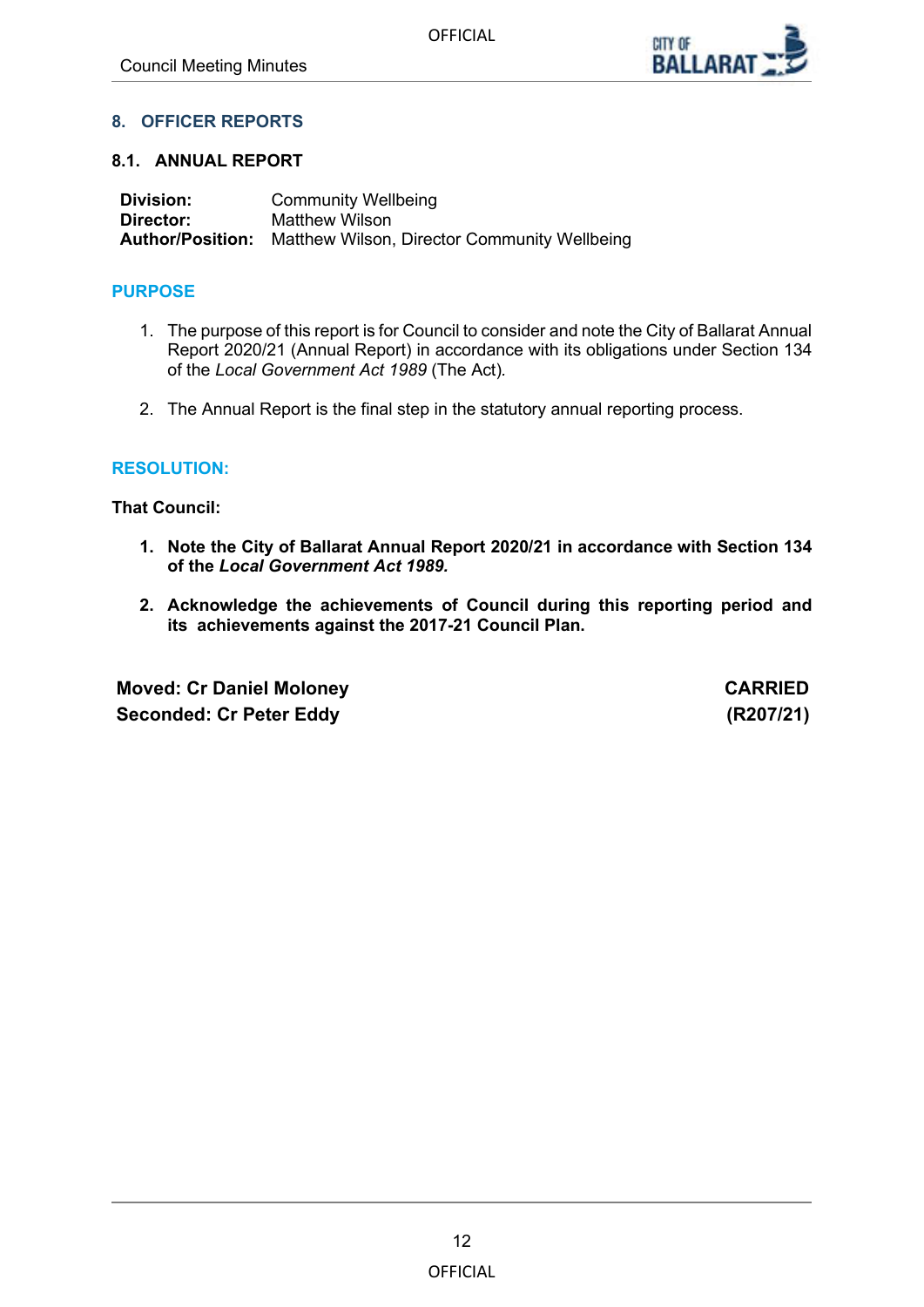

**Seconded: Cr Tracey Hargreaves (R209/21)**

#### <span id="page-12-0"></span>**8.2. PLP/2021/158 LAKE LIGHTING**

| <b>Division:</b> | Development and Growth                                             |
|------------------|--------------------------------------------------------------------|
| Director:        | Natalie Robertson                                                  |
|                  | <b>Author/Position</b> Conor Perrott - Manager, Statutory Planning |

Public representations were made by Judith Bailey, Stuart Kelly, Kelly Nelson, Merle Hathaway, Gail Hirst, Sue Broadway, Mary Debrett and Anthony Krohn.

#### **PURPOSE**

1. The purpose of this report is to determine a position on Planning Permit Application PLP/2021/158.

#### **RESOLUTION:**

**That standing orders be suspended.**

| <b>Moved: Cr Daniel Moloney</b> | <b>CARRIED</b> |
|---------------------------------|----------------|
| <b>Seconded: Cr Ben Taylor</b>  | (R208/21)      |

#### **RESOLUTION:**

**That standing orders be resumed.** 

| <b>Moved: Cr Daniel Moloney</b>       | <b>CARRIED</b> |
|---------------------------------------|----------------|
| <b>Seconded: Cr Tracey Hargreaves</b> | (R209/21)      |

#### **RESOLUTION:**

**That standing orders be suspended.**

| <b>Moved: Cr Daniel Moloney</b> | <b>CARRIED</b> |
|---------------------------------|----------------|
| <b>Seconded: Cr Des Hudson</b>  | (R210/21)      |

#### **RESOLUTION:**

**That standing orders be resumed.** 

| <b>Moved: Cr Daniel Moloney</b> | <b>CARRIED</b> |
|---------------------------------|----------------|
| Seconded: Cr Des Hudson         | (R211/21)      |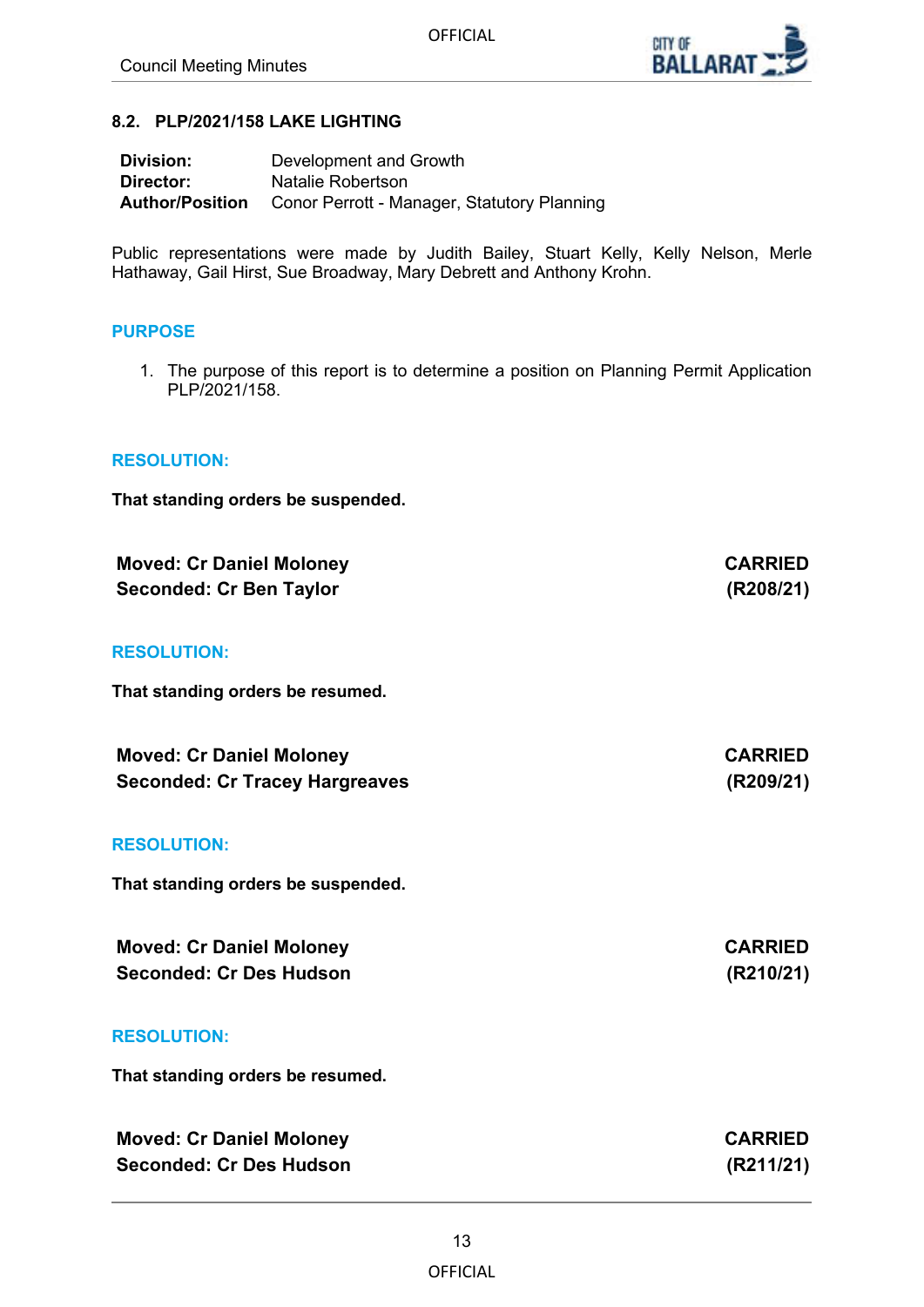

# **RESOLUTION:**

**Having considered all the matters required under Section 60 of the** *Planning and Environment Act 1987***, it is recommended that the Responsible Authority grant a Planning Permit in accordance with the Ballarat Planning Scheme in respect of the land known and described as Lake Wendouree foreshore, for the demolition of existing lighting infrastructure and the installation of new lighting and associated electrical infrastructure, subject to conditions.**

# **Moved: Cr Ben Taylor CARRIED Seconded: Cr Des Hudson (R212/21)**

Upon being put to the meeting, the Motion was declared carried. Cr McIntosh called for a Division.

**For the Motion were Councillors:** Cr Hudson, Cr Taylor, Cr Hargreaves, Cr Moloney, Cr Eddy

**Against the Motion was:** Cr Harris, Cr McIntosh, Cr Coates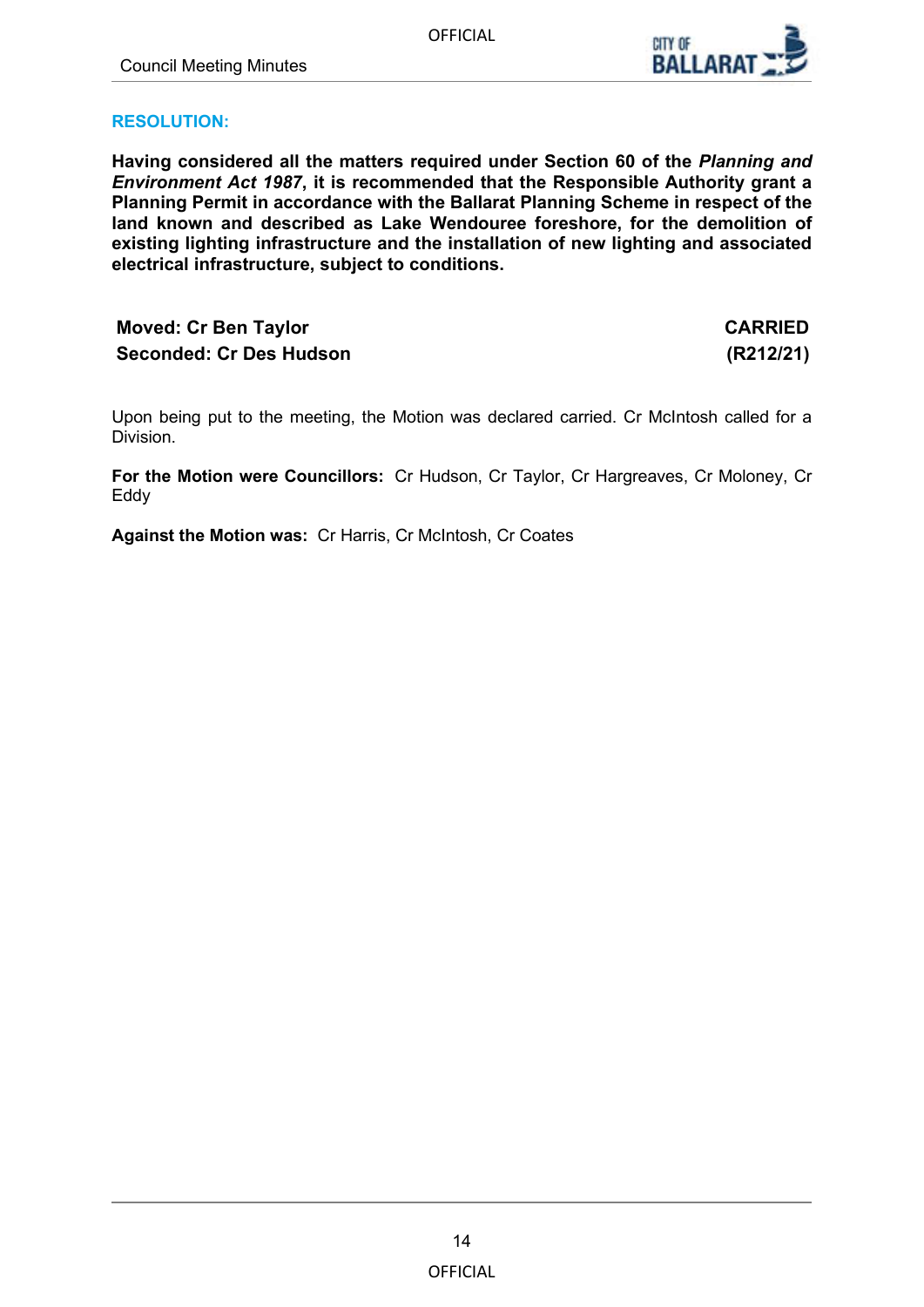

# <span id="page-14-0"></span>**8.3. RAV/CREATIVE CITY GRANT**

| Division: | <b>Community Wellbeing</b>                                     |
|-----------|----------------------------------------------------------------|
| Director: | Matthew Wilson                                                 |
|           | <b>Author/Position:</b> Tara Poole – Coordinator Creative City |

# **PURPOSE**

- 1. The **Creative Inspiration Grant** is a grants program for the arts, culture, and creative sector to help kickstart or continue to implement a new idea. The grant consists of a maximum grant allocation of \$1,000 to artists, creatives, makers, and artisans who are living, working, or studying in the City of Ballarat.
- 2. Administered by Regional Arts Victoria (RAV) on behalf of the City of Ballarat, with four grant rounds throughout the year. A maximum investment of \$35,000 per year has been allocated from the 2021/22 Arts & Culture business unit budget.
- 3. The intent of the program is to support new, innovative, problem-solving and tactical thinking and to 'nurture the spark of creativity', the central tenet of the Creative City Strategy 2019.

# **RESOLUTION:**

**That Council:**

**1. Support the implementation of the Creative Inspiration Grant, funded by the City of Ballarat and administered by Regional Arts Victoria in accordance with the Creative Inspiration Grant Guidelines.**

**Moved: Cr Belinda Coates CARRIED Seconded: Cr Peter Eddy (R213/21)**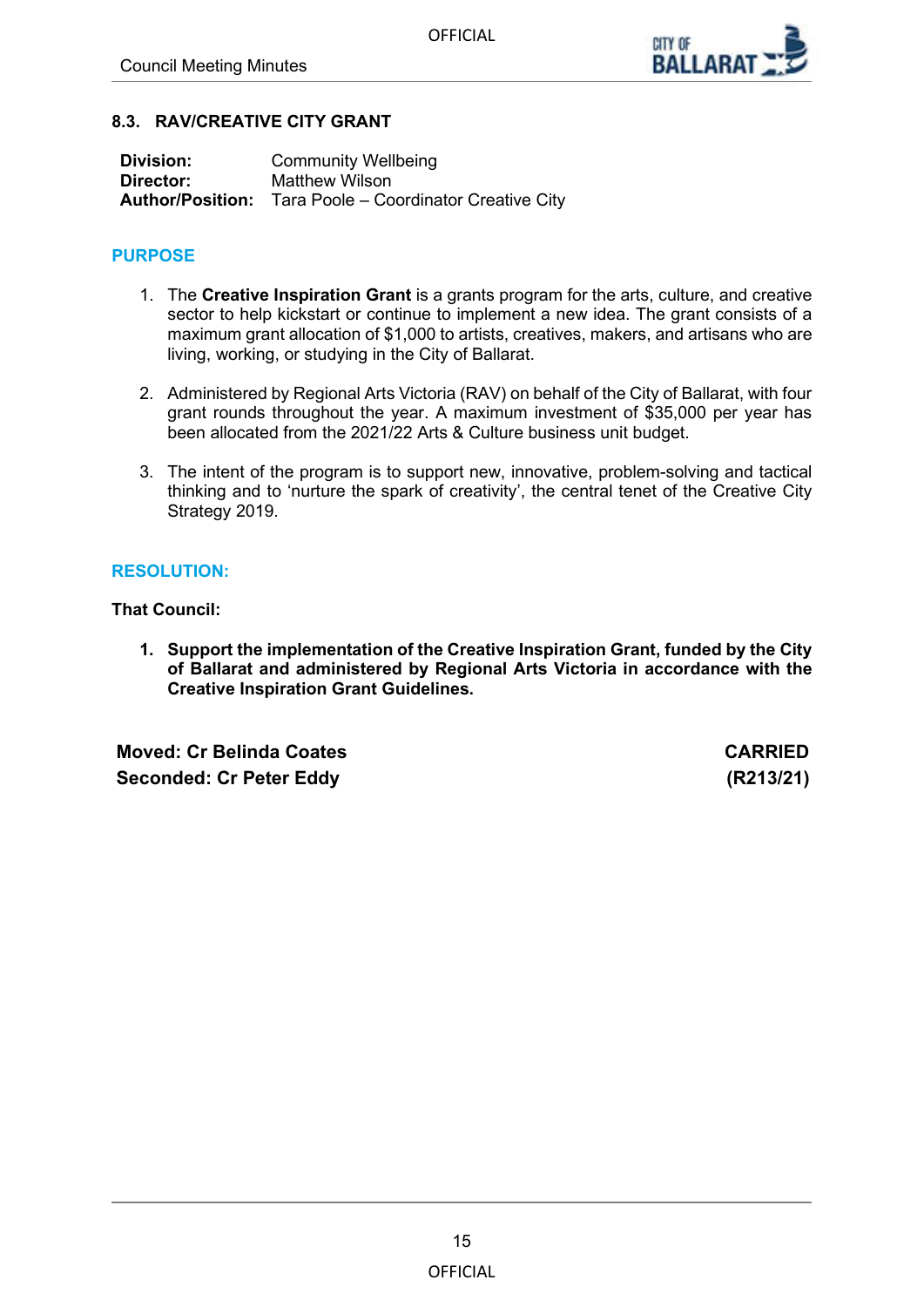

# <span id="page-15-0"></span>**8.4. STRATEGIC PARTNERSHIP PROGRAM APPLICATIONS**

| Division: | <b>Community Wellbeing</b>                                                   |
|-----------|------------------------------------------------------------------------------|
| Director: | Matthew Wilson                                                               |
|           | <b>Author/Position:</b> Kate McCluskey – Coordinator Community Participation |

# **PURPOSE**

- 1. To present to Council recommendations for funding of proposals received for the Strategic Partnership program during the August 2021 application window.
- 2. To seek Council direction on which proposals (if any) should be funded.

### **RESOLUTION:**

**That Council:**

- **1. Endorse funding Midlands District Amateur Swimming Association Inc. a total sum of \$21,583 over two years (2021/2022 and 2022/2023).**
- **2. Endorse funding Ballarat East Neighbourhood House Inc. a total sum of \$333,784 over four years (2021/2022, 2022/2023, 2023/2024 and 2024/2025).**
- **3. Endorse funding Runway Ballarat Ltd a total sum of \$127,608 over two years (2021/2022 and 2022/2023).**

**Moved: Cr Des Hudson CARRIED Seconded: Cr Ben Taylor (R214/21)**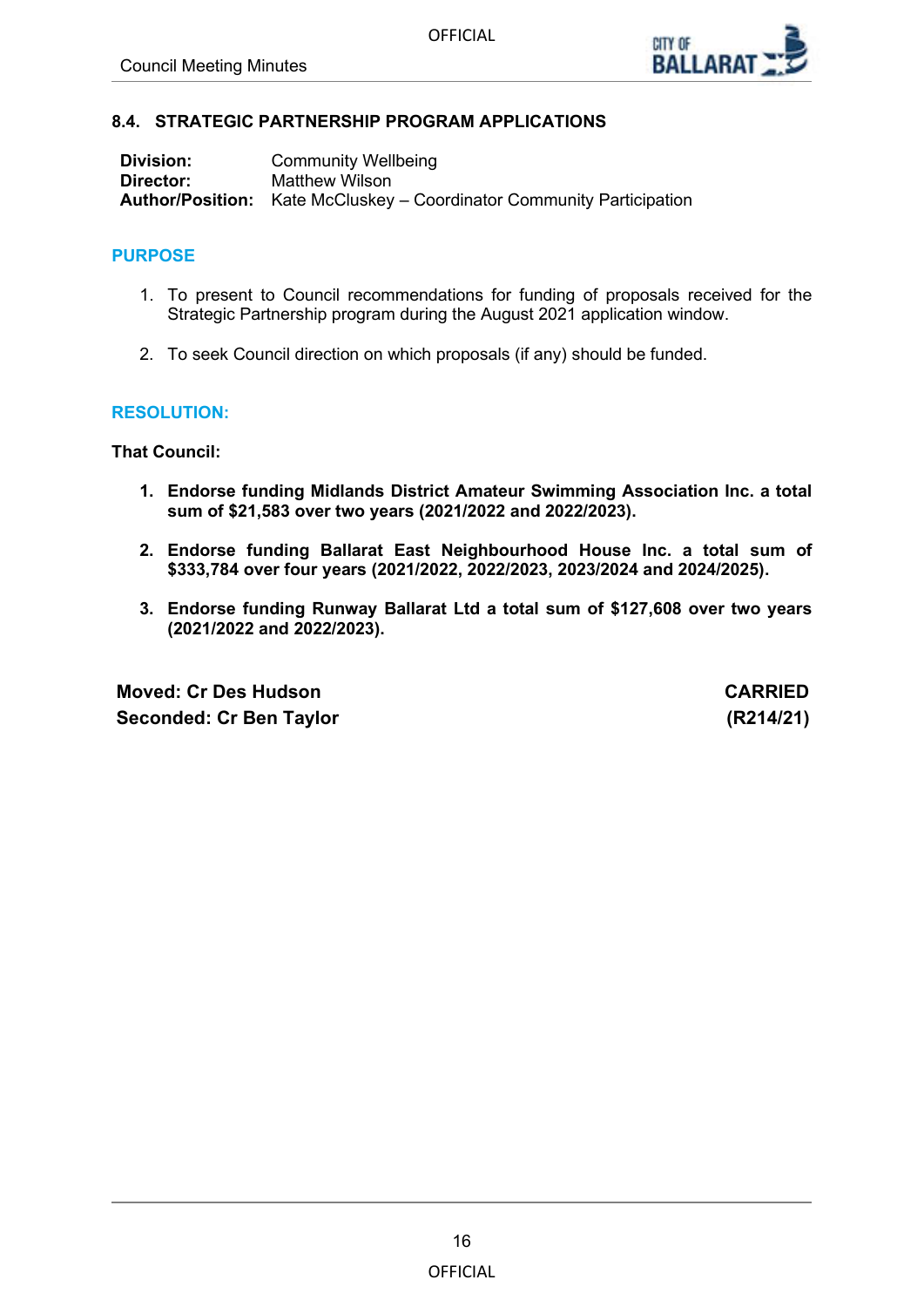

#### <span id="page-16-0"></span>**8.5. BUSINESS AND COMMUNITY SUPPORT PACKAGE**

| Division: | Development and Growth                                            |
|-----------|-------------------------------------------------------------------|
| Director: | Natalie Robertson                                                 |
|           | <b>Author/Position:</b> Kelli Moran – Team Leader Economic Growth |

### **PURPOSE**

1. To recommend a reallocation of the remaining funds in the City of Ballarat's \$1 million *Community and Business Support Package* Grants Program, to a series of initiatives to support our community and businesses over the coming months.

#### **RESOLUTION:**

#### **That Council:**

- **1. Allocate funds from the City of Ballarat's \$1 million** *Community and Business Support Package* **Grants Program, following the current round closure time, in the following manner - as a contribution towards a broader package of 2021/22 COVID Recovery support for Ballarat:**
	- **a. \$100,000 for continued** *Community and Business Support* **grants (as per the current scheme, until allocation is exhausted).**
	- **b. \$135,000 for another round of footpath dining infrastructure (wind protection screens and umbrella sockets, estimated to assist more than 20 businesses).**
	- **c. \$75,000 for a Summer tourism marketing campaign into local, regional and metropolitan markets.**
	- **d. \$300,000 towards activated 'pop up' outdoor performance space which could cater for a range of patrons and activities over the Summer period, supporting community groups, local and national performances, entertainers and other functions.**
	- **e. \$140,000 plus towards a program of local music, performance, entertainment, and creative activity in a variety of outdoor public spaces across Ballarat over the warmer months.**

**Moved: Cr Daniel Moloney CARRIED Seconded: Cr Belinda Coates (R215/21)**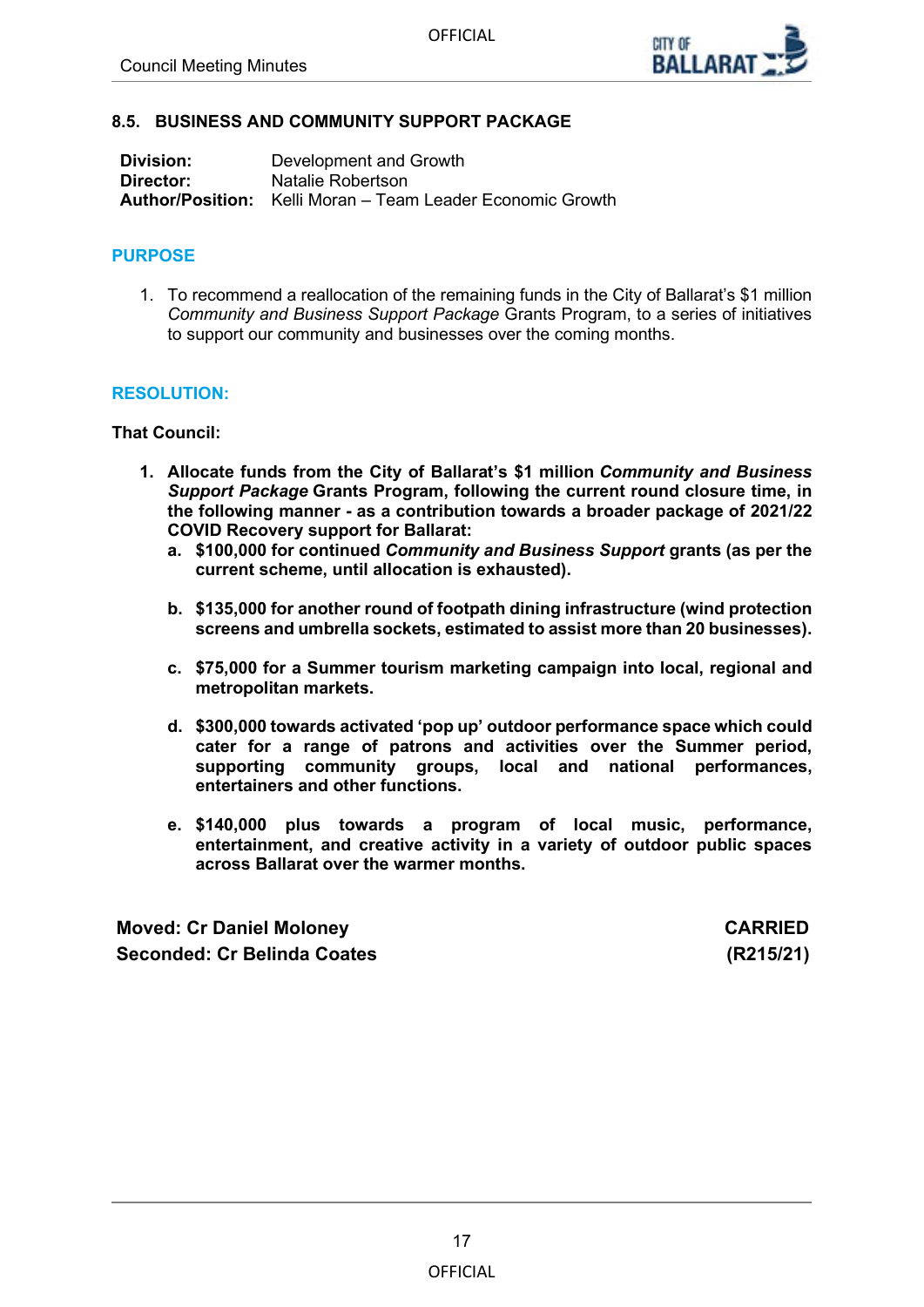

#### <span id="page-17-0"></span>**8.6. TENDER 2021/22-43 STURT STREET BIKE PATH**

| Division: | Infrastructure and Environment                                        |
|-----------|-----------------------------------------------------------------------|
| Director: | <b>Bridget Wetherall</b>                                              |
|           | <b>Author/Position:</b> Robin Hand – Contracts Administration Officer |

Stuart Kelly provided a public representation on the item.

# **PURPOSE**

- 1. To award Contract Number 2021/22-043 for the provision of Sturt Street bike path and upgrade from Dawson Street to Grenville Street with Fulton Hogan Industries Pty Ltd for the total tendered price of \$3,698,755.91 (ex GST).
- 2. This project will see the construction of a shared bike path in Sturt Street from Dawson Street to Grenville Street. It will also see a significant upgrade of Sturt Street including intersection modifications, new asphalt overlay and line marking, street trees and landscaping.

#### **RESOLUTION:**

#### **That Council:**

- **1. Enter into Contract Number 2021/22-043 for the provision of Sturt Street bike path and upgrade from Dawson Street to Grenville Street with Fulton Hogan Industries Pty Ltd for the total tendered price of \$3,698,755.91 (ex GST).**
- **2. Delegate to the Chief Executive Officer the authority to execute the associated contract on behalf of Council.**

**Moved: Cr Mark Harris CARRIED Seconded: Cr Belinda Coates (R216/21)**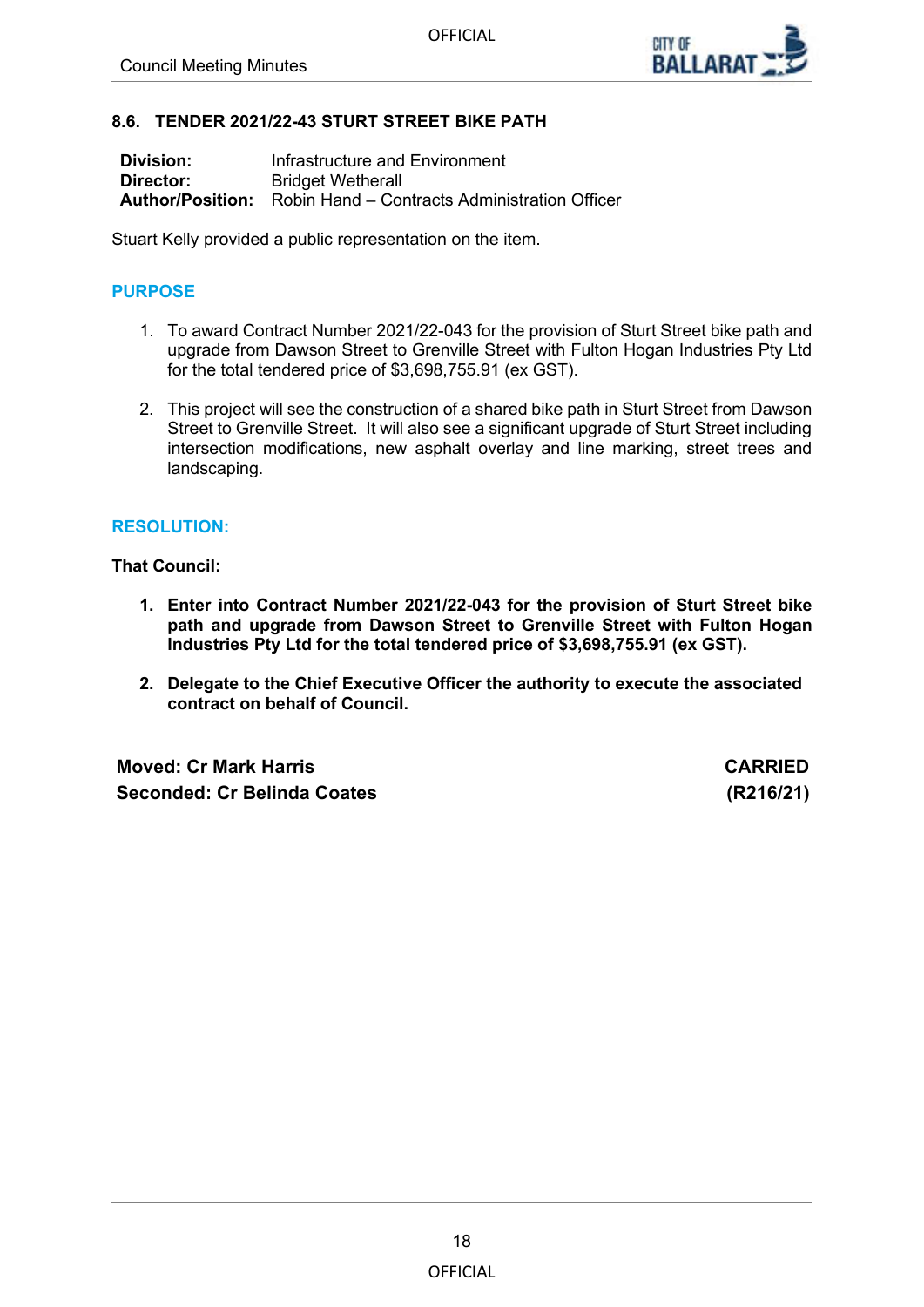

### <span id="page-18-0"></span>**8.7. TENDER 2021/22-18 VICTORIA PARK PAVILION CONSTRUCTION**

| Division: | Development and Growth                                   |
|-----------|----------------------------------------------------------|
| Director: | Natalie Robertson                                        |
|           | <b>Author/Position:</b> Philip Barnett – Project Manager |

# **PURPOSE**

- 1. To award Contract 2021/22-018 Victoria Park Pavilion Construction.
- 2. The scope of the contract includes the construction of a new community sports pavilion inclusive of changerooms and amenities, social rooms, kitchen and kiosk, internal and public toilets. The contract also includes the delivery of associated carparking and landscaping works.

#### **RESOLUTION:**

**That Council:**

- **1. Resolves to enter into Contract Number "2021/22-018" for the provision of "Victoria Park Pavilion Construction" with A.W. Nicholson Pty Ltd for the total tendered price of \$2,658,435 (ex GST).**
- **2. Delegate to the Chief Executive Officer the authority to execute the associated contract on behalf of Council.**

**Moved: Cr Des Hudson CARRIED Seconded: Cr Ben Taylor (R217/21)**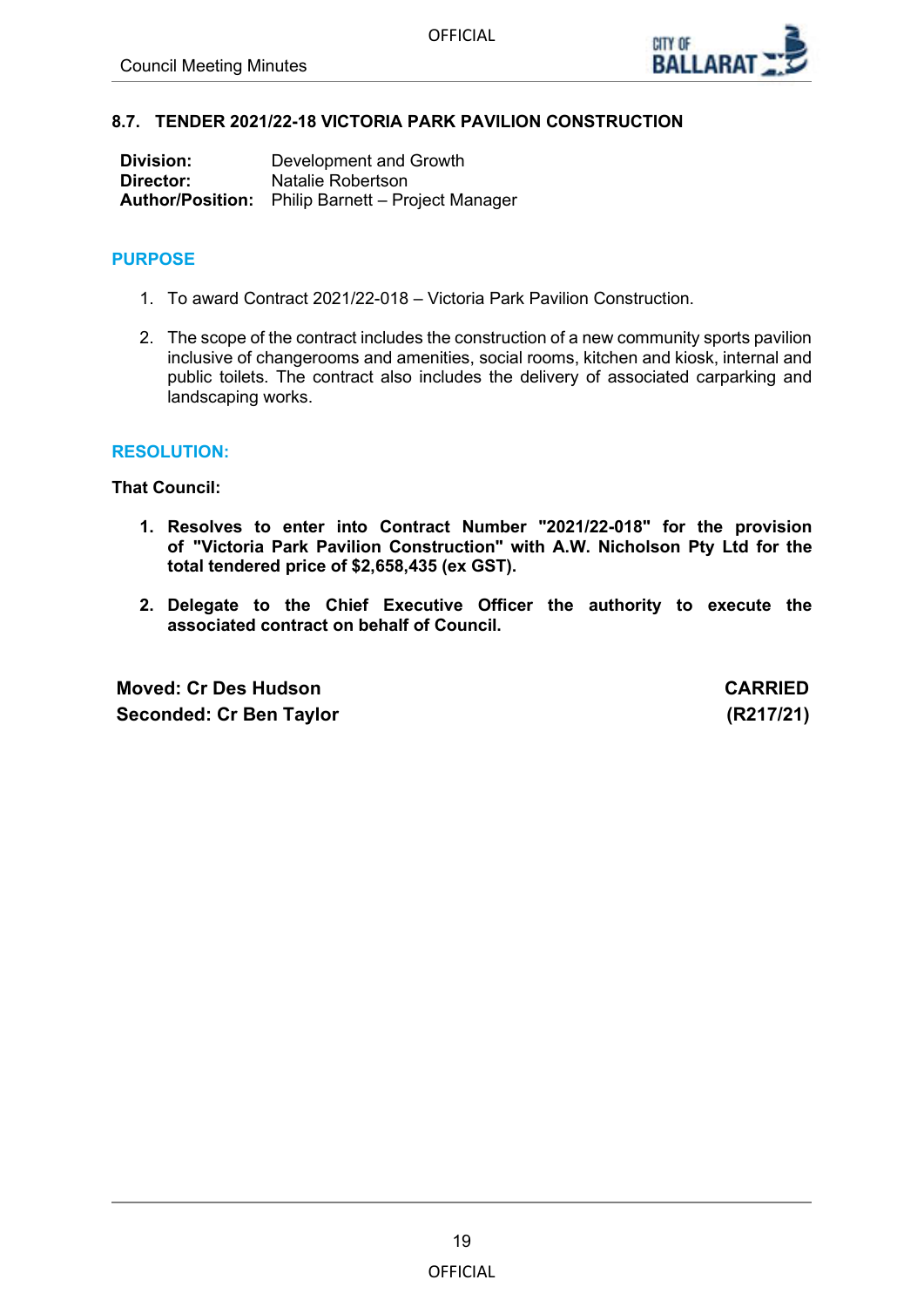

#### <span id="page-19-0"></span>**8.8. TENDER 2021/22-163 CUTHBERTS ROAD RECONSTRUCTION (BURRUMBEET-SMARTS HILL)**

**Division:** Infrastructure and Environment<br> **Director:** Rridget Wetherall **Bridget Wetherall Author/Position:** Robin Hand – Contracts Administration Officer

# **PURPOSE**

- 1. To award Contract Number 2021/22-163 for the provision of Cuthberts Road Reconstruction (Burrumbeet-Hillcrest Road to Smarts Hill Road) with Fulton Hogan Industries Pty Ltd for the total tendered price of \$956,976.82 (ex GST).
- 2. This project will see approximately 1.8 km of existing road pavement in Cuthberts Road, between Burrumbeet-Hillcrest Road to Smarts Hill Road stabilised and reconstructed with a sealed surface and new open drains formed to channel water.
- 3. There are three intersecting roads within the extent of works that will be constructed with an asphalt wearing course.

# **RESOLUTION:**

**That Council:**

- **1. Enter into Contract Number 2021/22-163 for the provision of Cuthberts Road Reconstruction (Burrumbeet-Hillcrest Road to Smarts Hill Road) with Fulton Hogan Industries Pty Ltd for the total tendered price of \$956,976.82 (ex GST).**
- **2. Delegate to the Chief Executive Officer the authority to execute the associated contract on behalf of Council.**

**Moved: Cr Ben Taylor CARRIED Seconded: Cr Mark Harris (R218/21)**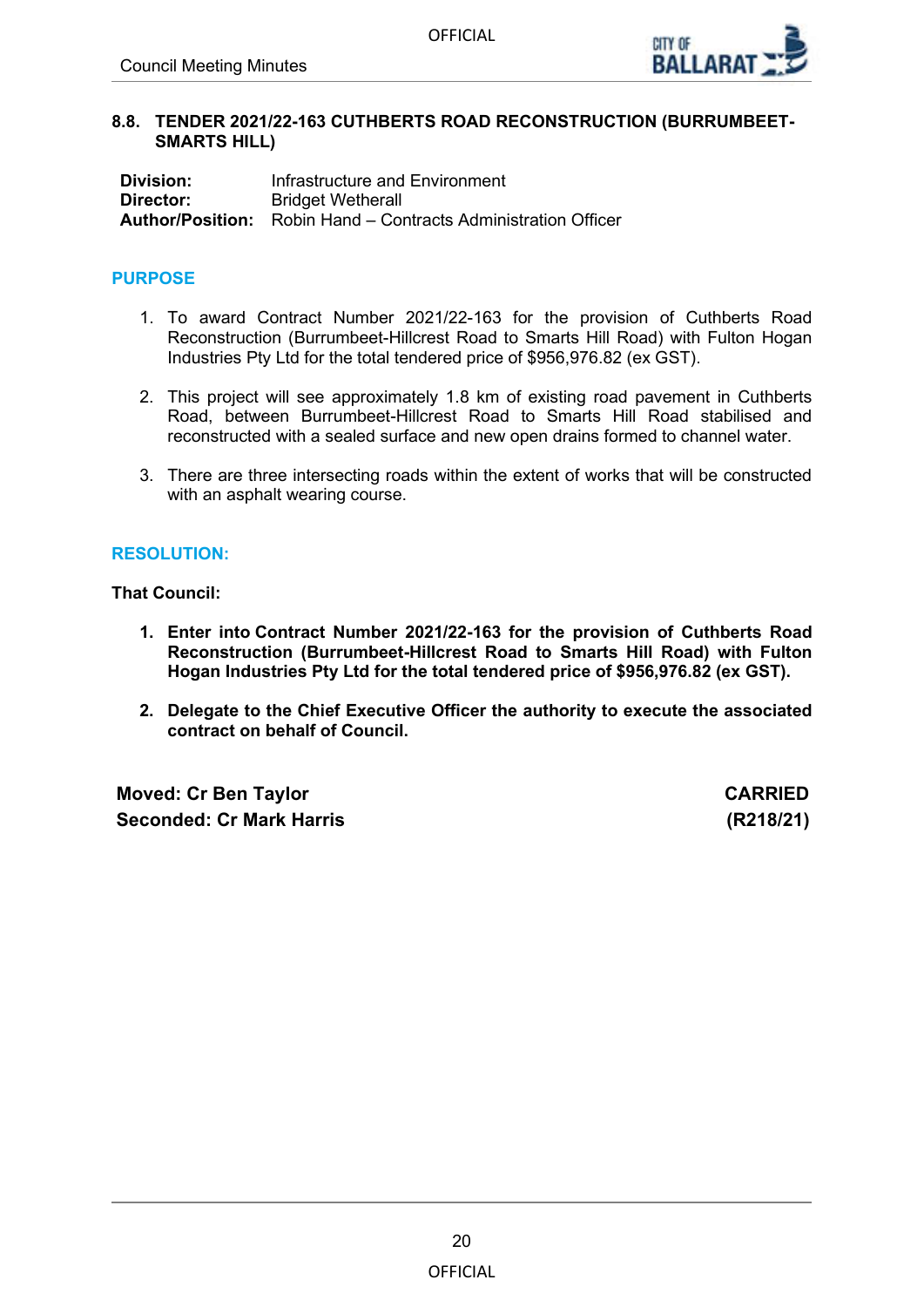

### <span id="page-20-0"></span>**8.9. CITY OF BALLARAT FINANCIAL PLAN 2021-2031**

| Division: | <b>Corporate Services</b>                                                     |
|-----------|-------------------------------------------------------------------------------|
| Director: | John Hausler                                                                  |
|           | <b>Author/Position:</b> Jason Clissold – Executive Manager Financial Services |

#### **PURPOSE**

- 1. The purpose of this report is to present Council with the City of Ballarat Financial Plan 2021-2031 for consideration and adoption.
- 2. This report addresses the legislative requirements for Council to consider and formally adopt the Financial Plan 2021-2031 for the City of Ballarat.

#### **RESOLUTION:**

**That Council:**

- **1. Resolves it has considered all submissions and presentations made to Council at its Unscheduled meeting held on 15 September 2021.**
- **2. Note that the development of the draft Financial Plan 2021-2031 has complied with Council's Community Engagement Policy in respect to hearing verbal presentations in support of written submissions as requested by respondents.**
- **3. Adopt the Financial Plan 2021-2031 as attached.**

**Moved: Cr Des Hudson CARRIED Seconded: Cr Ben Taylor (R219/21)**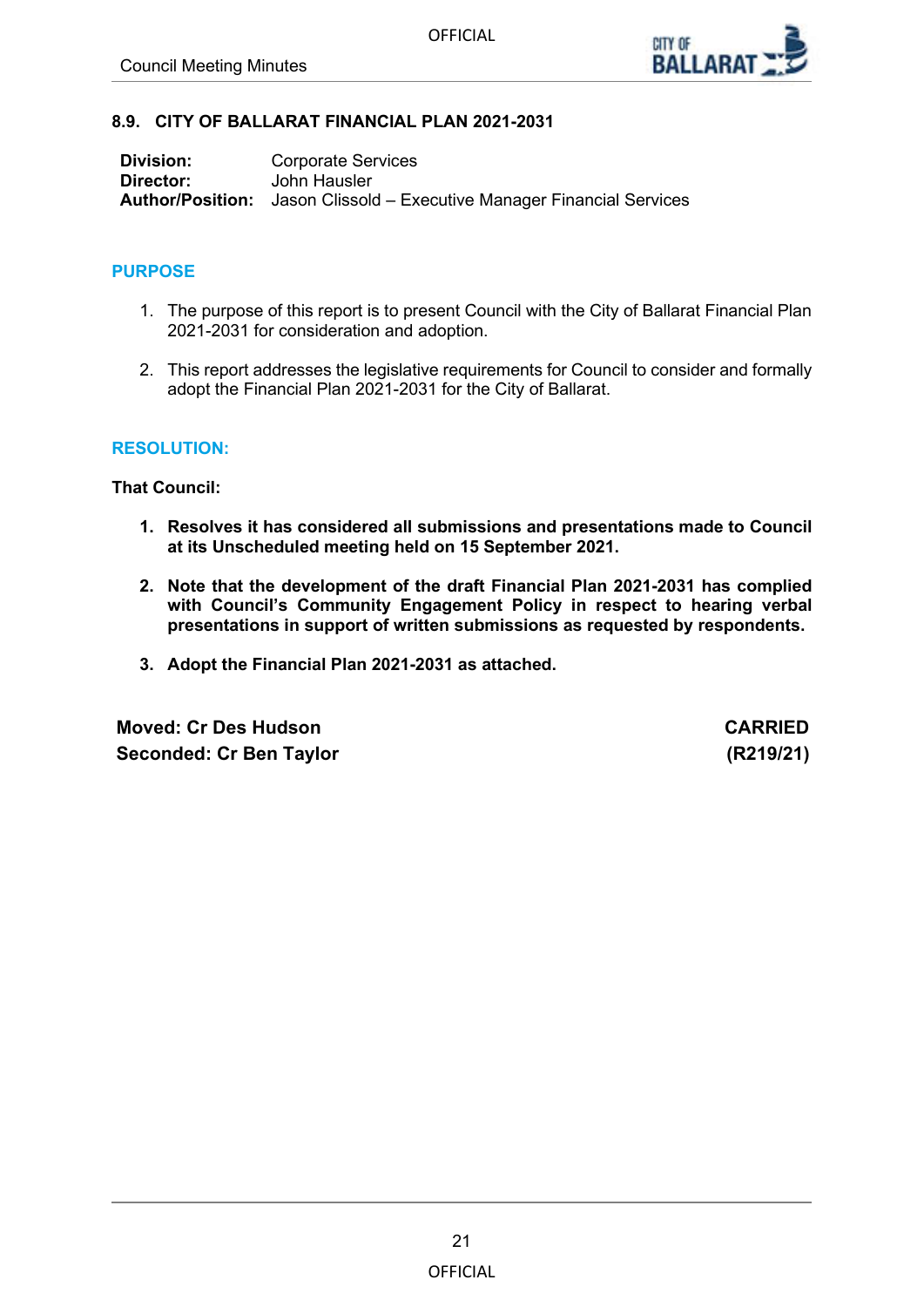

### <span id="page-21-0"></span>**8.10. GAMING POLICY REVIEW**

| <b>Division:</b>        | <b>Community Wellbeing</b>                             |
|-------------------------|--------------------------------------------------------|
| Director:               | Matthew Wilson                                         |
| <b>Author/Position:</b> | Belinda Hynes - Coordinator Health and Social Planning |
|                         | Pete Appleton – Executive Manager Engaged Communities  |

### **PURPOSE**

1. The purpose of this report is to present the draft Gambling Harm Minimisation Policy and seek Council endorsement to release the draft policy for public exhibition for a period of four weeks.

#### **RESOLUTION:**

**That Council:**

**1. Endorse the draft Gambling Harm Minimisation Policy for public exhibition.**

**Moved: Cr Belinda Coates CARRIED Seconded: Cr Mark Harris (R220/21)**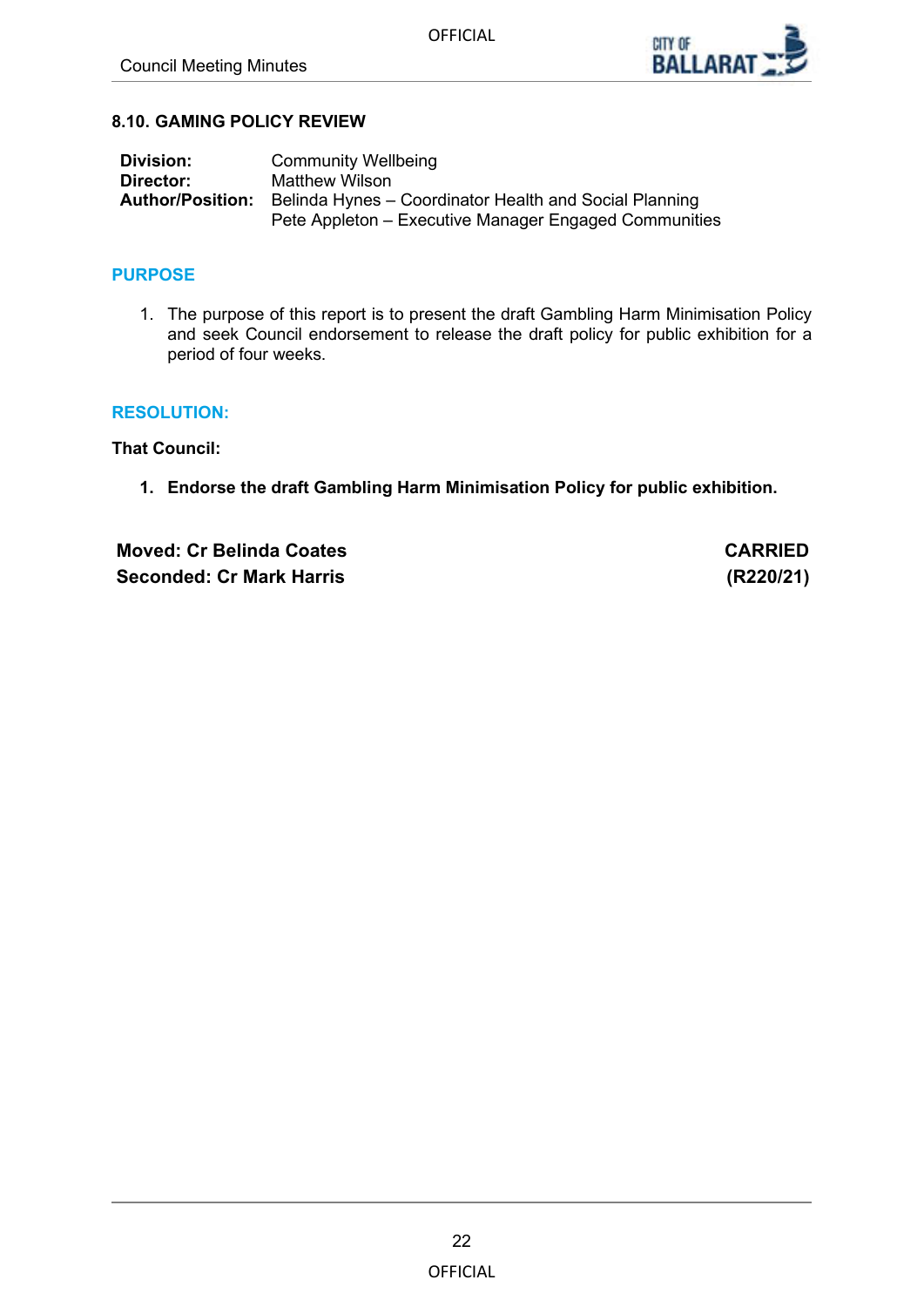

#### <span id="page-22-0"></span>**8.11. ADOPTION OF PROCUREMENT POLICY**

| Division: | <b>Corporate Services</b>                                      |
|-----------|----------------------------------------------------------------|
| Director: | John Hausler                                                   |
|           | <b>Author/Position:</b> Trevor Harris, Procurement Coordinator |

#### **PURPOSE**

- 1. To comply with the provisions of the *Local Government Act 2020* (the Act) pertaining to procurement which came into operation on 1 July 2021, by having Council adopt a new Procurement Policy.
- 2. Under the Act, Council has a six-month transition period to adopt a new Procurement Policy in accordance with the new framework, no later than 31 December 2021.
- 3. Until such time as a new policy is adopted under Section 108 of the Act, the pre-existing Procurement Policy as well as the restrictions on the power of Council to enter into a contract (refer to s186 and s186A of the *Local Government Act 1989*) continue to apply.
- 4. To ensure the Contracts Committee Terms of Reference is updated to align with changes proposed in the new Procurement Policy.

#### **RESOLUTION:**

# **That Council:**

- **1. Adopt the updated attached Procurement Policy (Version 11) to take affect from 1 December 2021.**
- **2. Adopt the updated Terms of Reference for Contracts Committee to take effect from 1 December 2021.**
- **3. Note that any existing procurement which has not been completed prior to 1 December 2021 will be evaluated, assessed and approved based on version 10 of the Procurement policy.**

**Moved: Cr Ben Taylor CARRIED Seconded: Cr Belinda Coates (R221/21)**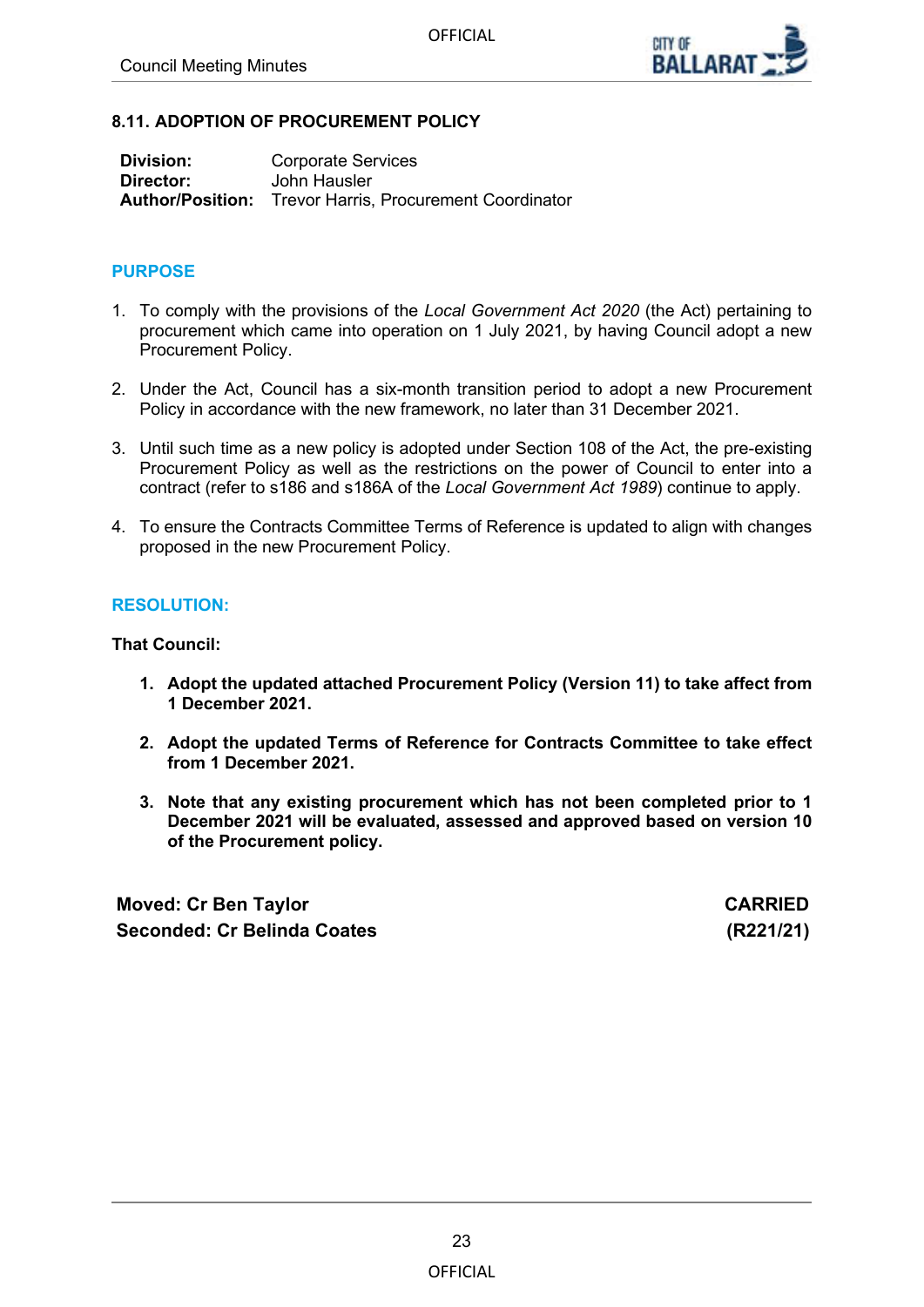

# <span id="page-23-0"></span>**8.12. COMMITTEE OF MANAGEMENT - 4 HAVELOCK STREET**

| <b>Division:</b> | Development and Growth                                                |
|------------------|-----------------------------------------------------------------------|
| Director:        | Natalie Robertson                                                     |
|                  | <b>Author/Position:</b> James Guy – Executive Manager Economic Growth |

### **PURPOSE**

- 1. Request Council endorse City of Ballarat becoming Committee of Management for the currently disused and not publicly accessible crown land on the corner of Havelock Street and Nolan Street near the Ballarat Railway Station and Eastern Oval.
- 2. The land has been identified by Regional Development Victoria as a site for public car parking, to be funded by the State Government's Regional Car Parks Fund.
- 3. The report seeks Committee of Management arrangements to enable Council to construct the car park on behalf of Regional Development Victoria, given the site is currently privately leased by DELWP to a 3rd party.

# **RESOLUTION:**

**That Council:**

- **1. Request the Department of Environment, Land, Water and Planning (DELWP) appoint City of Ballarat as Committee of Management for part of the land parcel at 4 Havelock Street, Ballarat East (Town of Ballarat East – Section 51A – Crown Allotment 4) as depicted in Attachment 1.**
- **2. Note the requested Committee of Management arrangement specifically excludes the building on the site.**

| <b>Moved: Cr Peter Eddy</b>    | <b>CARRIED</b> |
|--------------------------------|----------------|
| Seconded: Cr Samantha McIntosh | (R222/21)      |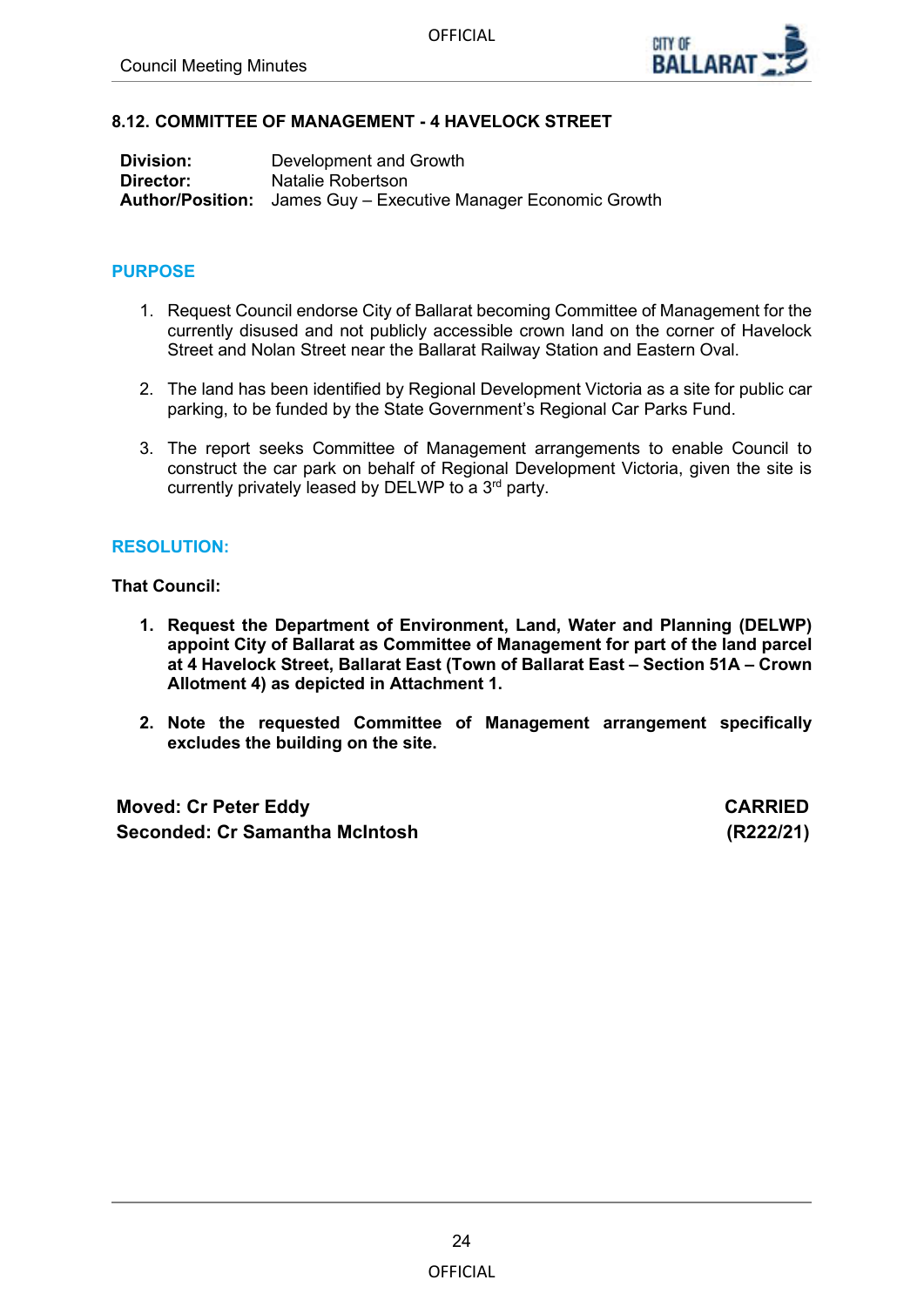

#### <span id="page-24-0"></span>**8.13. LGBTIQA+ ADVISORY COMMITTEE MEMBERSHIP**

| <b>Division:</b> | <b>Community Wellbeing</b>                                             |
|------------------|------------------------------------------------------------------------|
| Director:        | Matthew Wilson                                                         |
|                  | <b>Author/Position:</b> Bernadette Duffy – Community Inclusion Officer |

Cr Hargreaves and Cr Taylor declared a conflict of interest and left the meeting at 10:13pm prior to discussion occurring.

#### **PURPOSE**

1. To present to Council for formal appointment nine (9) members for the inaugural LGBTIQA+ Advisory Committee.

#### **RESOLUTION:**

**That Council:**

**1. Appoint Michelle Bowler, KL Joy, Gabriel Waldron, and Belinda Woodruff as individual community representatives, and Sage Akouri (Speak), Alexander Bravo (Ballarat Community Health), Asha Buckmaster (Central Highlands Primary Care Partnership), Deb Lord (LaNCE TV Inc.) and Jay Morrison (Ballarat Frolic Festival Committee) as organisational/ group representatives on the LGBTIQA+ Advisory Committee effective immediately.**

# **Moved: Cr Belinda Coates CARRIED Seconded: Cr Samantha McIntosh (R223/21)**

Cr Taylor and Cr Hargreaves returned to the meeting at 10:19pm after a decision was made.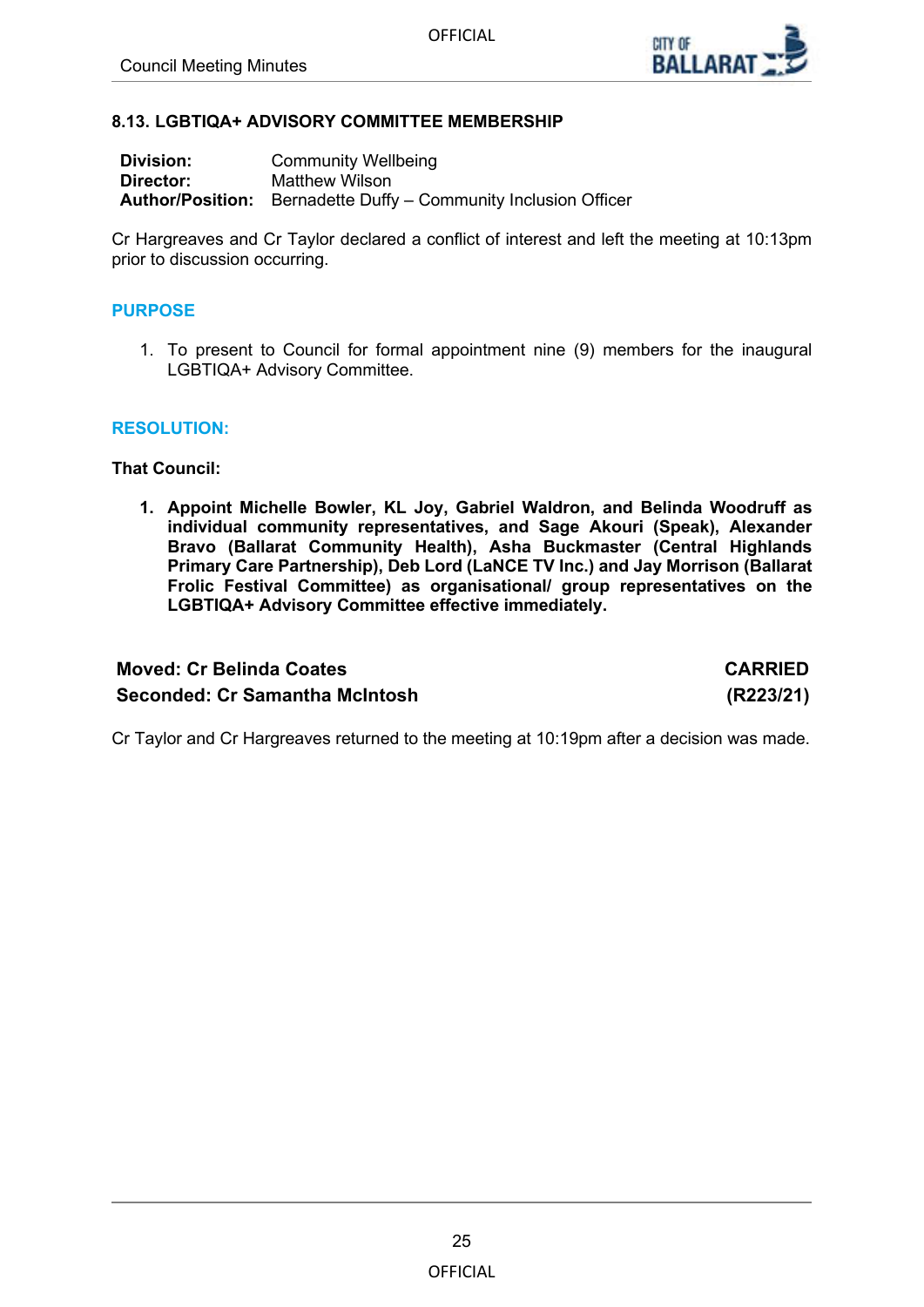

### <span id="page-25-0"></span>**8.14. COMMUNITY ASSET COMMITTEE PERFORMANCE AND ACTIVITIES**

| Division: | <b>Executive Unit</b>                                                       |
|-----------|-----------------------------------------------------------------------------|
| Director: | Evan King                                                                   |
|           | <b>Author/Position:</b> Sophie Constable – Administration Officer Statutory |
|           | Compliance                                                                  |

#### **PURPOSE**

- 1. The purpose of this report is for Council to consider and note the annual activities and performance of Community Asset Committees, submitted in accordance with s47 (6) of the *Local Government 2020* (the Act)*.*
- 2. This report highlights the support Council has provided to Community Asset Committee's in the financial year ending 30 June 2021 to ensure these assets continue to be managed safely during the COVID-19 pandemic.
- 3. The elected membership of some Community Asset Committees has altered since being endorsed on 12 August 2020 Council Meeting (R203/20). This report also acknowledges recent resignations of committee members and seek council support to ratify the revised membership of the relevant Committees.

#### **RESOLUTION:**

**That Council:**

- **1. Receive and acknowledge the contributions of the Community Asset Committees made through the activities and performance as outlined in the report.**
- **2. Receive and note the Community Asset Committee's Annual Report has been made in accordance with section 47 (6) of the Local Government Act 2020.**
- **3. Acknowledge the resignation of the following Committee members and commend them on their contributions to the particular Community Asset Committee they represented:**
	- **Brendan Stephens (Brown Hill Community Hall)**
	- **Vic Bradley (Buninyong Hall)**
	- **Evan Ould (Scotsburn Community Hall)**
	- **Rowan Jones (Scotsburn Community Hall)**
	- **David MacKay (Sebastopol RSL Hall)**
- **4. Endorse the revised membership of the following Community Asset Committees:**
	- **Brown Hill Community Hall: Scott Antonio, Steve Holmes, Dianne Eden, Merrilyn Harlock, Reg Eden, Hazen Cleary**
	- **Buninyong Hall: Simon Dennis, Sharele Pilmore, Miranda Donald, Sonya Sutcliffe, Mark Jones, Sharon Develyn, Adam Turnbull, Christine Rossitor, Ann Gooding, Leonie Everdeen, John Clark**

# **OFFICIAL**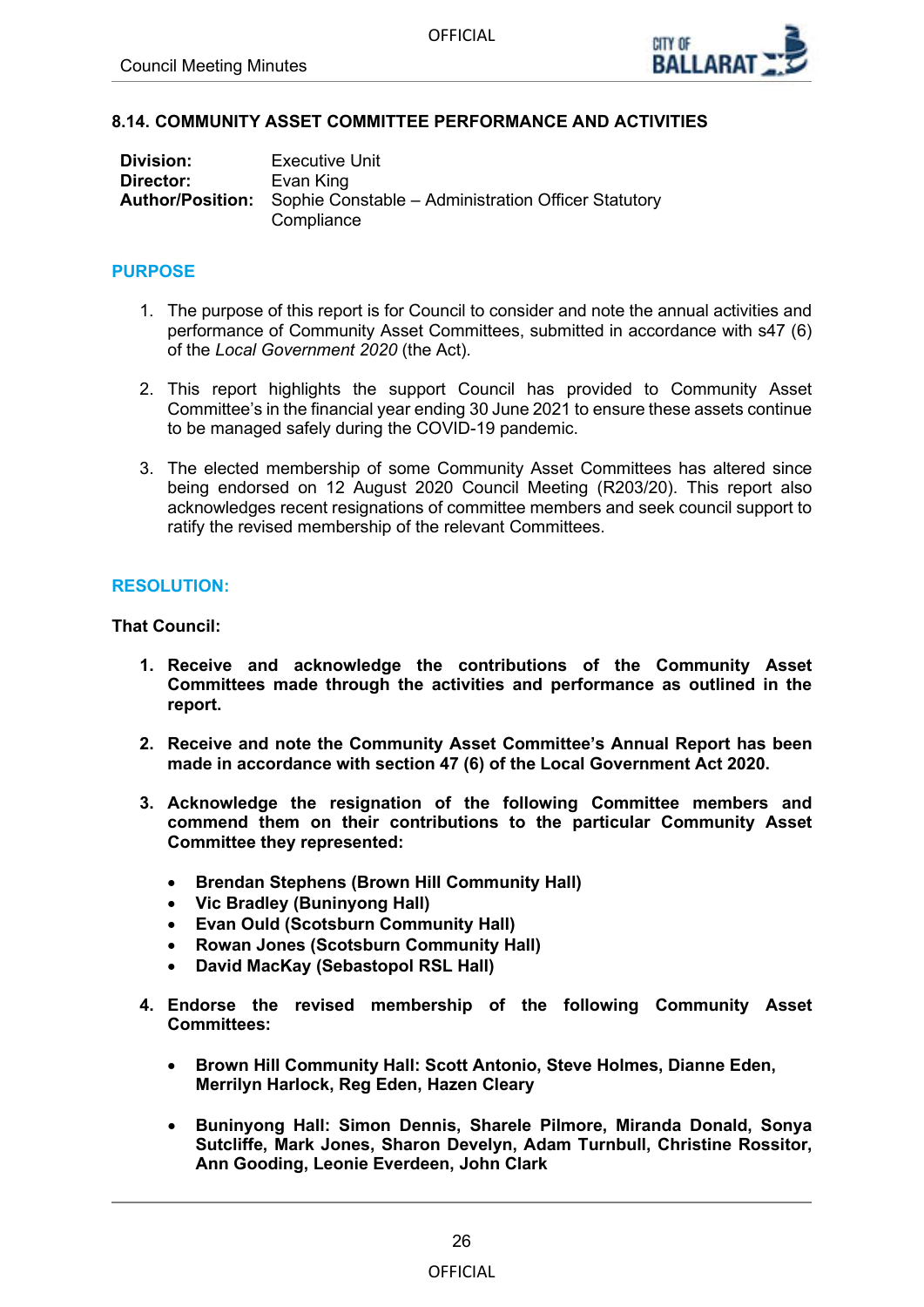

- **Burrumbeet Soldiers Memorial Hall: Paul Beechley, Ian Marshall, Alan McCartney, Bernard Hyland. Shirley Marshall, Gwen Smith, Ian Smith, Desley Beechey, Brendan Cahill, Alison Briody, Lauren Briody, Angela Smith**
- **Cardigan Village Community Centre: Francis Litwin, Blake Curran, Bev Penberthy, Sarah Britt, Janna Mayal, Mary Tipping**
- **Scotsburn Community Hall: Graham Shearer, Phillip Allen, Gabrielle Murphy, Roland Nam, Cecilia Burnham, Bill Whiteside, Darryl Palmer, Nigel Prior, John Allen, Casey Duke, Nora Duke**
- **Sebastopol RSL Hall: Cr Des Hudson, Margaret Cottell, Marlie Feeney, Mark Azzopardi**

**Moved: Cr Peter Eddy CARRIED Seconded: Cr Mark Harris (R224/21)**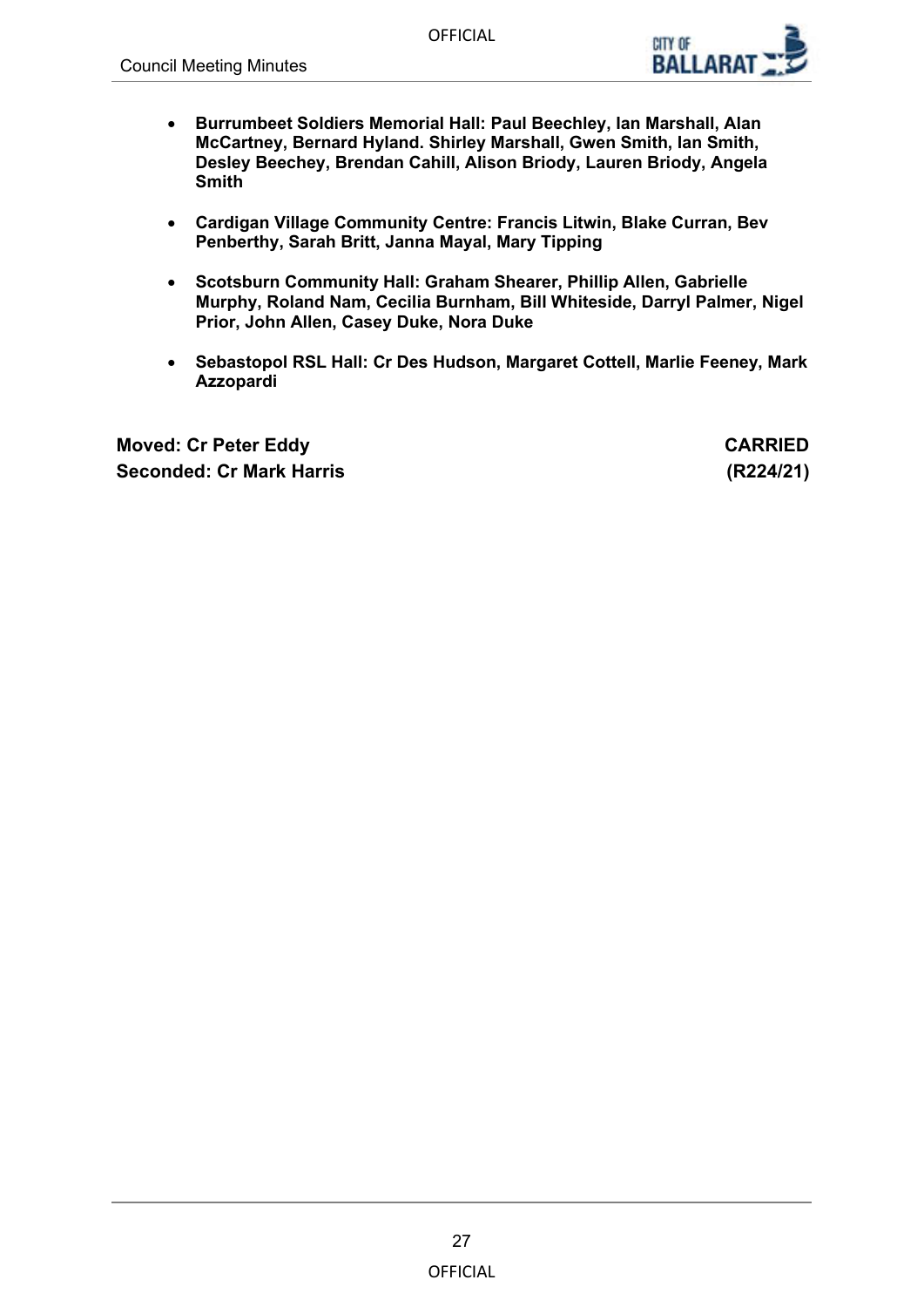

#### <span id="page-27-0"></span>**8.15. CONTRACTS APPROVAL DELEGATED COMMITTEE MINUTES**

| Division: | <b>Corporate Services</b>                                                                            |
|-----------|------------------------------------------------------------------------------------------------------|
| Director: | John Hausler                                                                                         |
|           | <b>Author/Position:</b> Lorraine Sendall – Executive Assistant Director Corporate<br><b>Services</b> |

#### **PURPOSE**

1. The purpose of this report is to provide Council with copies of minutes of Council's Contracts Approval Delegated Committee in accordance with the adopted Terms of Reference. At the meetings of these Committees held on 25 August, 8 September and 22 September, 2021 seven contracts were approved by the Committee. This report provides a copy of the minutes of these meetings as well as detailing summary information in relation to these Contracts.

#### **RESOLUTION:**

**That Council:**

- **1. Note, as per the** *Local Government Act 2020* **Section 66 that this matter is designated confidential.**
- **2. Receive the Contracts Approval Delegated Committee minutes of the meeting held on 25th August, 8th September and 22nd September, 2021.**

**Moved: Cr Mark Harris CARRIED Seconded: Cr Ben Taylor (R225/21)**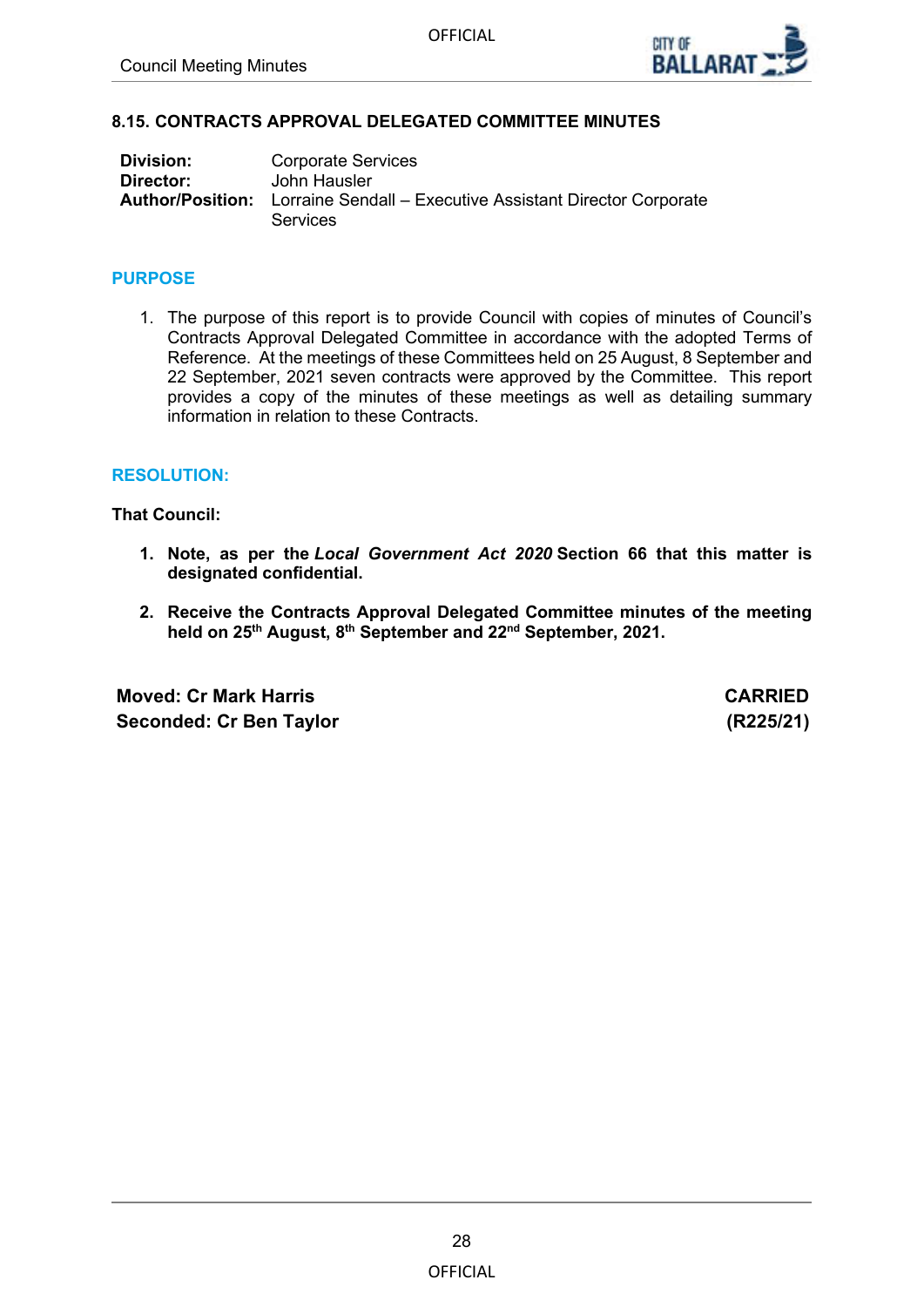

# <span id="page-28-0"></span>**8.16. AUDIT AND RISK COMMITTEE BI-ANNUAL REPORT**

| <b>Division:</b>        | Executive Unit                                             |
|-------------------------|------------------------------------------------------------|
| <b>Director</b>         | Evan King                                                  |
| <b>Author/Position:</b> | Cameron Montgomery – Executive Manager Governance and Risk |

# **PURPOSE**

- 1. To present the Audit and Risk Committee's Biannual Report for the period January to June 2021.
- 2. Regular reporting to Councillors and the community is a key principle of transparency and good governance.

#### **RESOLUTION:**

**That Council:**

**1. Notes the Audit and Risk Committee Biannual report for the period 1 January to 30 June 2021.**

**Moved: Cr Samantha McIntosh CARRIED Seconded: Cr Daniel Moloney (R226/21)**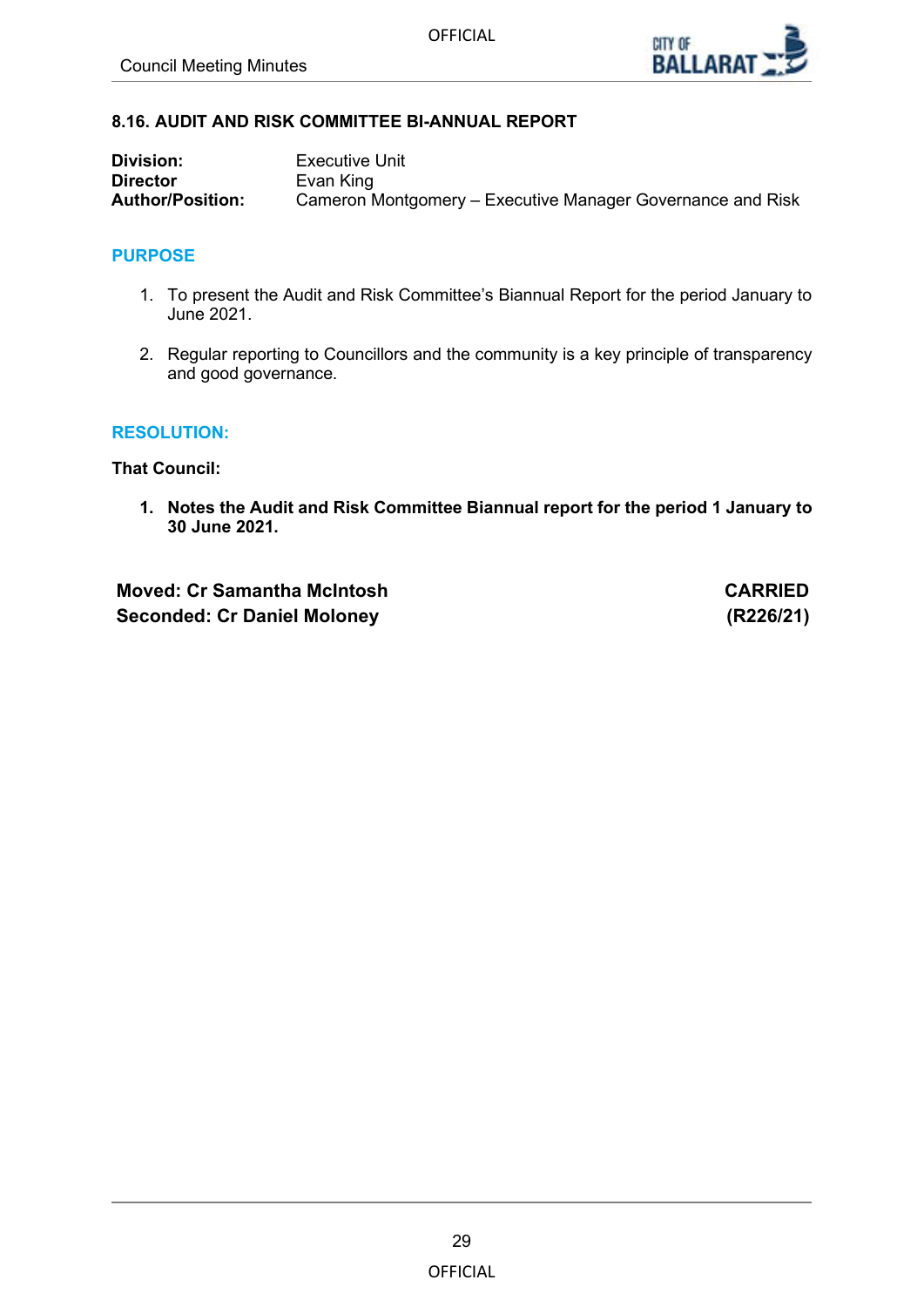

#### <span id="page-29-0"></span>**8.17. S6 INSTRUMENT OF DELEGATION - MEMBERS OF STAFF**

| Division: | <b>Executive Unit</b>                                               |
|-----------|---------------------------------------------------------------------|
| Director: | Evan King                                                           |
|           | <b>Author/Position:</b> Sarah Anstis – Statutory Compliance Officer |

#### **PURPOSE**

1. The purpose of the report is to review and update the S6 Instrument of Delegation, Members of Staff.

#### **RESOLUTION:**

- **6 Exercise the powers conferred by the legislation referred to in the attached instrument of delegation at Attachment 2, and that:**
- **6.1They be delegated to members of Council staff, holding, acting in or performing the duties of the officers or positions referred to in the attached Instrument of Delegation to members of Council staff, the powers, duties and functions set out in that instrument, subject to the conditions and limitations specified in that instrument.**
- **6.2 The Instrument comes into force immediately after the Common Seal of Council is affixed to the instrument.**
- **6.3 On the coming into force of the instrument, all previous S6 delegations to members of Council staff are revoked.**
- **6.4 The duties and functions set out in the instrument must be performed, and the powers set out in the instruments must be executed, in accordance with any guidelines or policies of Council that may from time to time adopt.**

**Moved: Cr Ben Taylor CARRIED Seconded: Cr Des Hudson (R227/21)**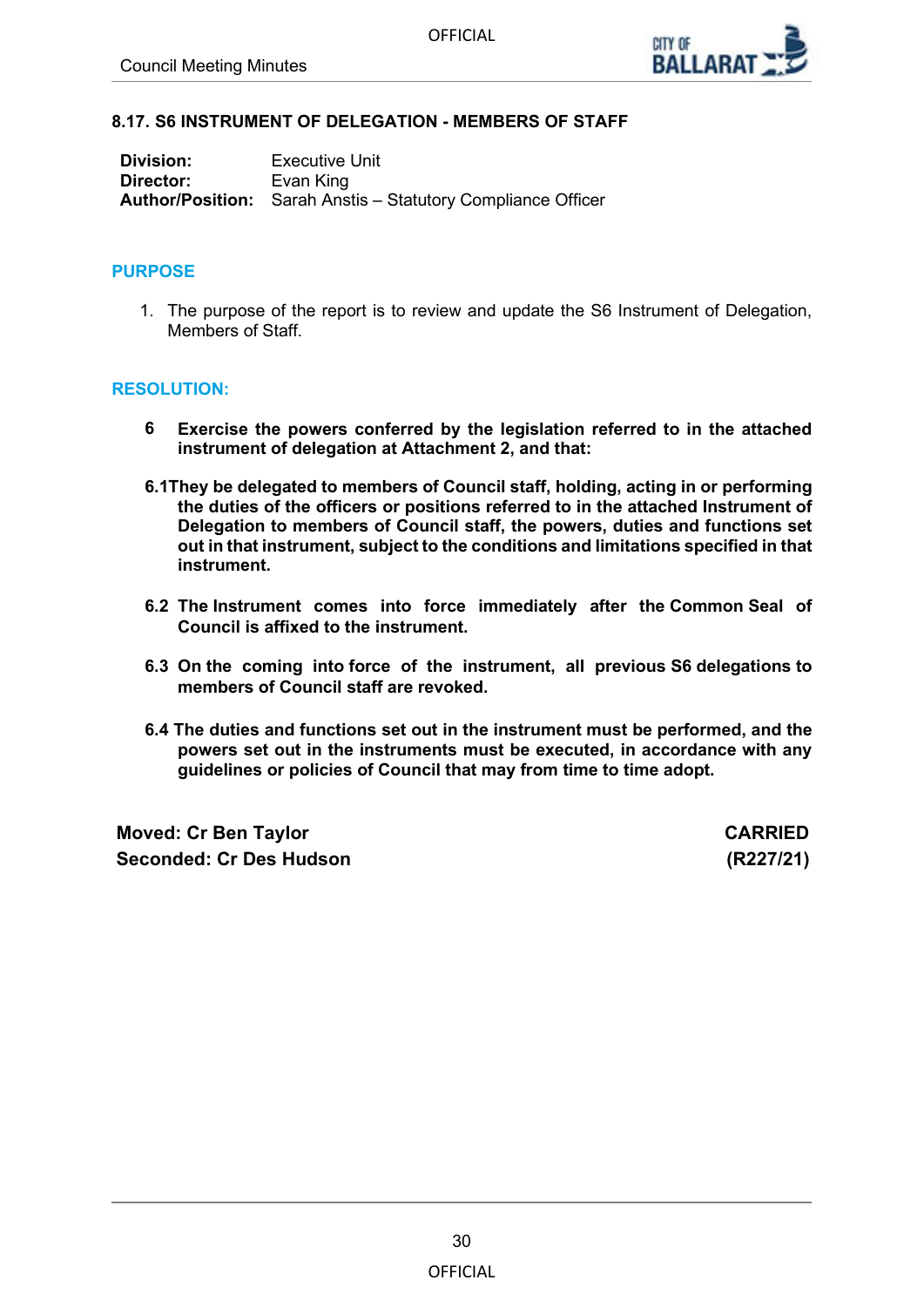

# <span id="page-30-0"></span>**8.18. S11A INSTRUMENT AND APPOINTMENT AND AUTHORISATION**

| Division: | <b>Executive Unit</b>                                               |
|-----------|---------------------------------------------------------------------|
| Director: | Evan King                                                           |
|           | <b>Author/Position:</b> Sarah Anstis - Statutory Compliance Officer |

#### **PURPOSE**

- 1. The report is to endorse the S11A Instrument of Appointment and Authorisations under the *Planning and Environment Act 1987* for Vicky Lu, Michelle Martin and Owen Menne.
- 2. The report is to also revoke the S11A Instrument of Appointment and Authorisation under the *Planning and Environment Act 1987* for Rex Zhang.

#### **RESOLUTION:**

#### **That Council:**

- **1. Exercise the powers conferred by s224 of the** *Local Government Act 1989* **(the Act) and the other legislation referred to in the attached instruments of appointment and authorisation (the instruments), and that;**
	- **a. Vicky Lu, Michelle Martin and Owen Menne be appointed and authorised as set out in the instruments.**
	- **b. The instruments come into force immediately the common seal of Council is affixed to the instrument and remains in force until Council determines to vary or revoke it.**
	- **c. The instruments be sealed.**
- **2. Revoke the S11A Instrument of Appointment and Authorisation** *(Planning and Environment Act 1987)* **for Rex Zhang (R172/21).**

**Moved: Cr Des Hudson CARRIED Seconded: Cr Peter Eddy (R228/21)**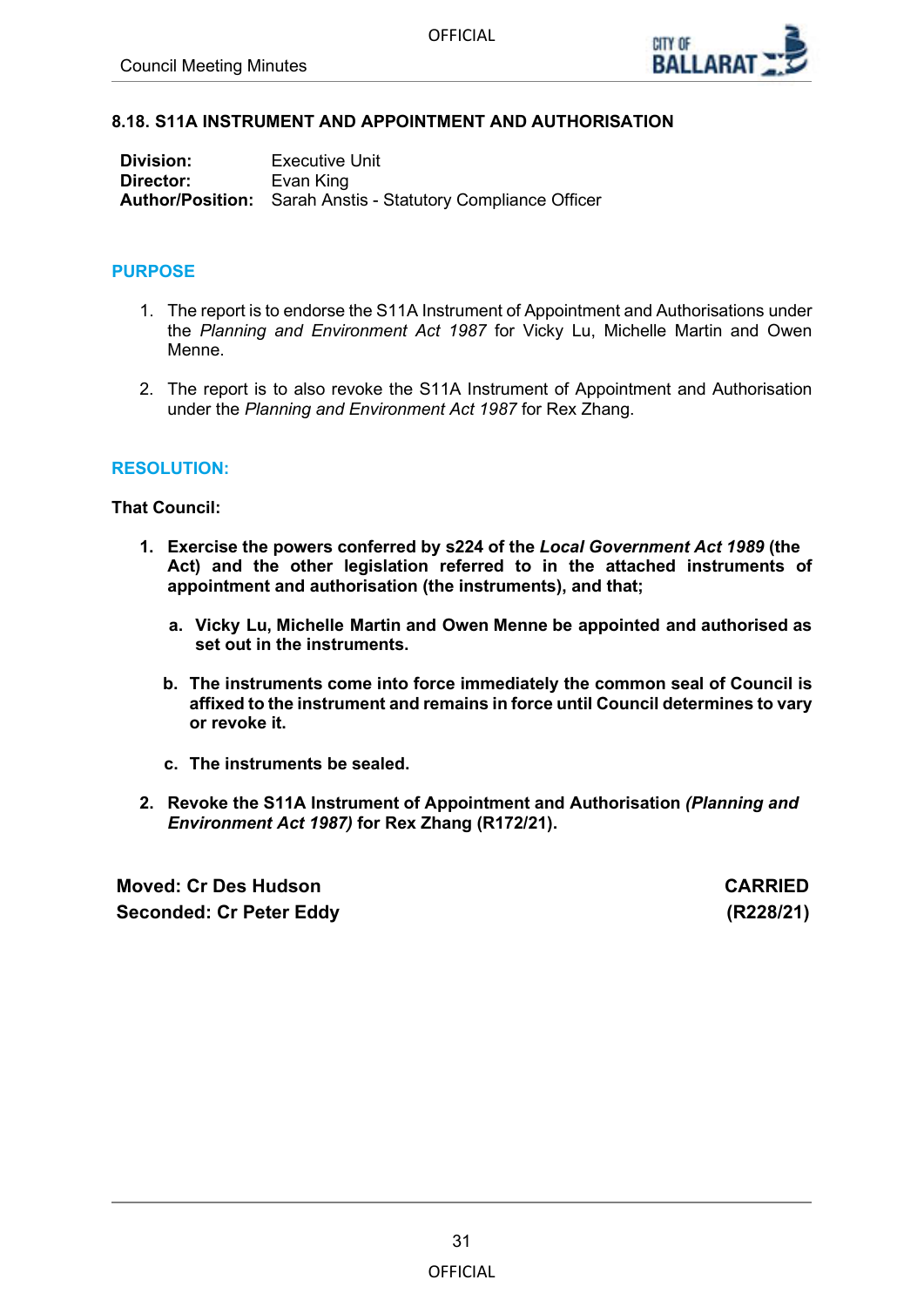

#### <span id="page-31-0"></span>**8.19. S11B INSTRUMENT OF APPOINTMENT AND AUTHORISATION (ENVIRONMENT PROTECTION ACT 2017)**

**Division:** Executive Unit<br> **Director:** Evan King **Evan King Author/Position:** Sarah Anstis – Statutory Compliance Officer

### **PURPOSE**

1. The purpose of the report is to endorse the S11B Instrument of Appointment and Authorisation under the *Environment Protection Act 2017* for Owen Menne and revoke Nedim Beslagic.

#### **RESOLUTION:**

- **1. Exercise the powers conferred by s242(2) of the Environment Protection Act 2017 and the Instrument of Delegation of the Environment Protection Authority under the Act dated 4 June 2021, Ballarat City Council resolved that:**
	- **a. The members of Council staff referred to in the instruments attached be appointed and authorised as set out in the instruments.**
	- **b. The instrument comes into force immediately the common seal of Council is affixed to the instrument and remains in force until Council determines to vary or revoke it.**
	- **c. The instrument be sealed.**
- **2. Revoke the S11B Instrument of Appointment and Authorisation (Environment Protection Act 2017) for Nedim Beslagic (R151/21).**

**Moved: Cr Daniel Moloney CARRIED Seconded: Cr Des Hudson (R229/21)**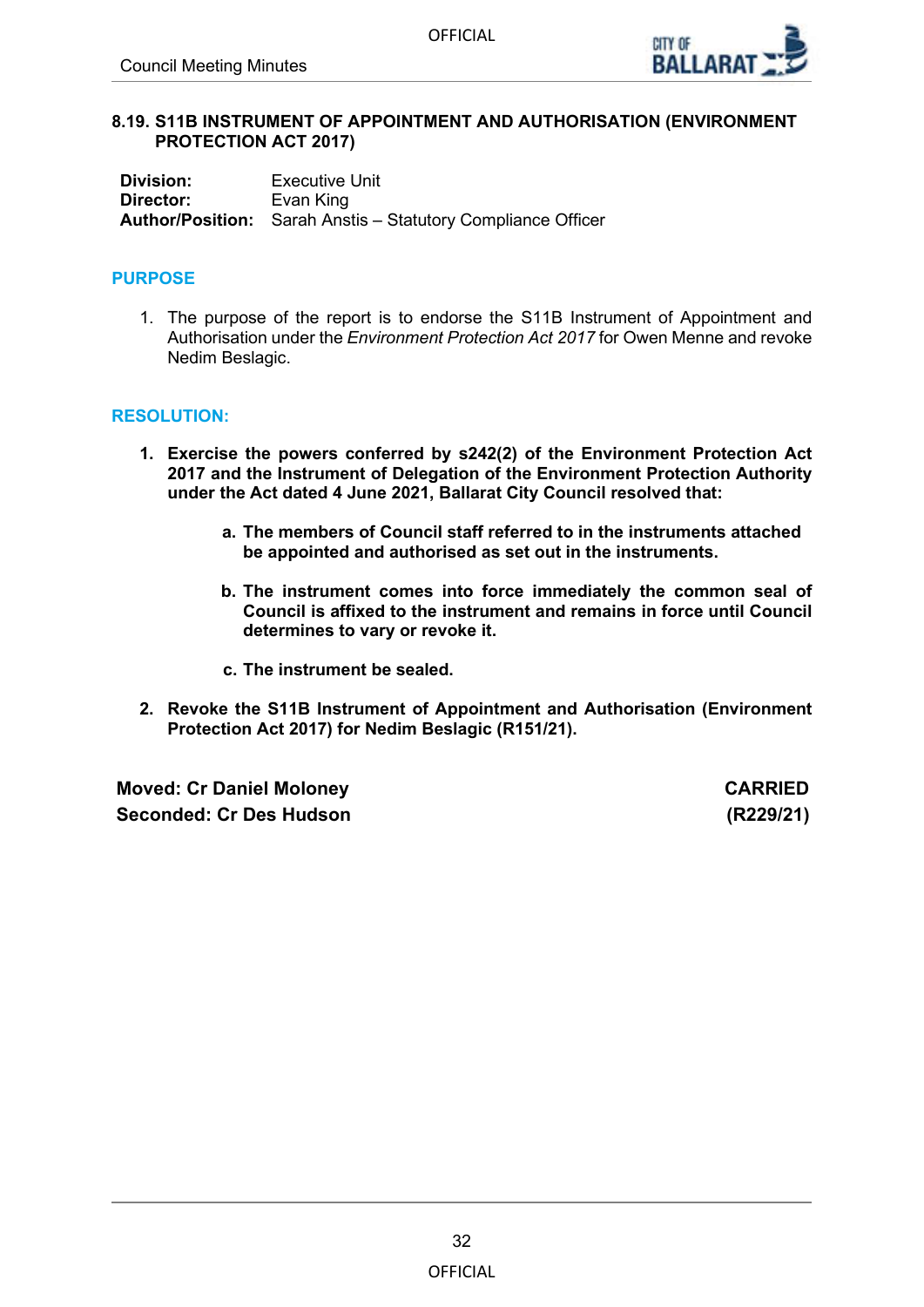

# <span id="page-32-0"></span>**8.20. OUTSTANDING QUESTION TIME ITEMS**

| Division: | Executive Unit                                                      |
|-----------|---------------------------------------------------------------------|
| Director: | Evan King                                                           |
|           | <b>Author/Position:</b> Sarah Anstis – Statutory Compliance Officer |

# **PURPOSE**

1. This report provides Council with an update of responses to questions taken on notice and outstanding unanswered questions from public question time.

### **RESOLUTION:**

**That Council:**

**1. Endorse the Outstanding Question Time report.**

**Moved: Cr Belinda Coates CARRIED Seconded: Cr Mark Harris (R230/21)**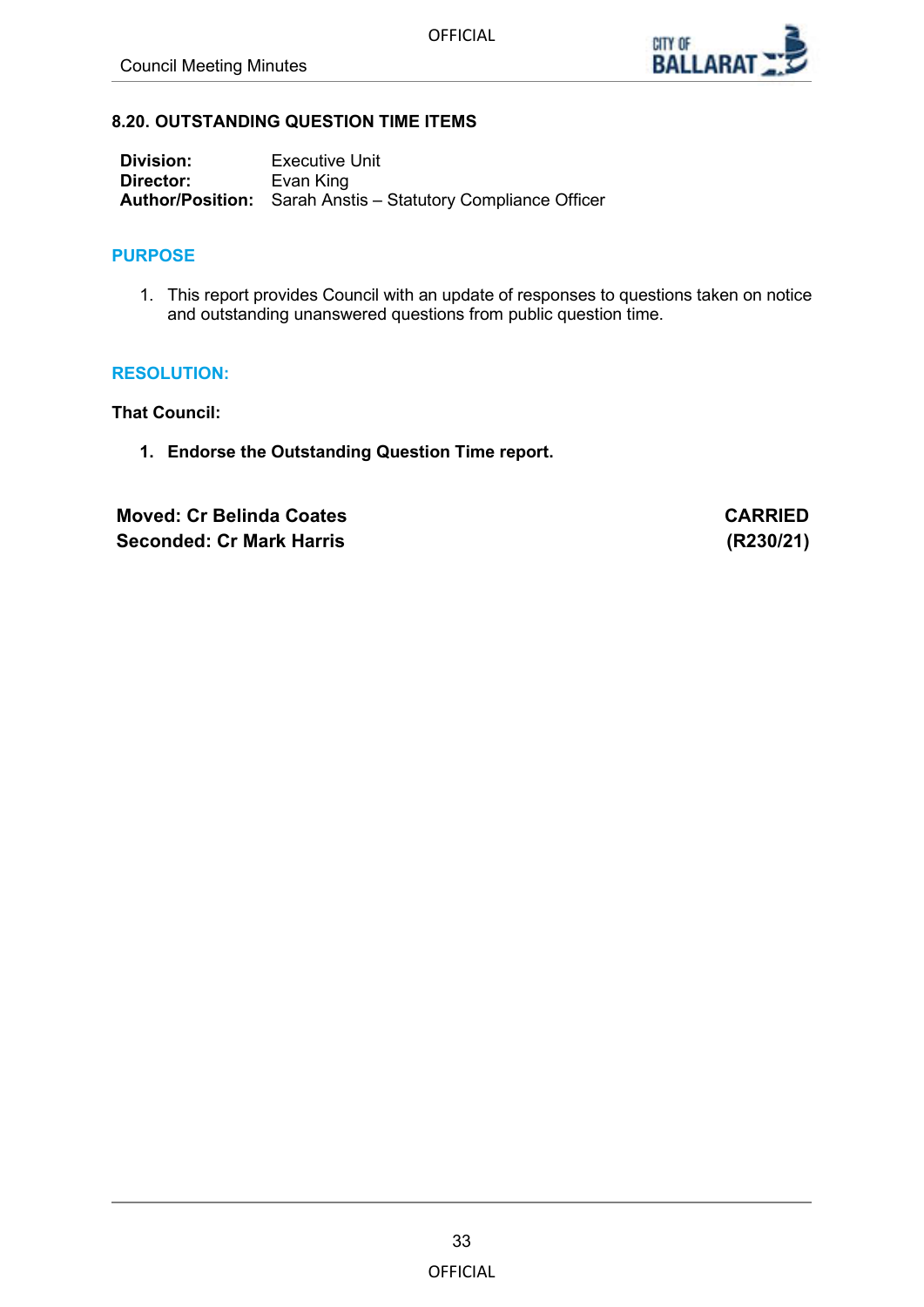

# <span id="page-33-0"></span>**9. NOTICE OF MOTION**

Nil

# **10. REPORTS FROM COMMITTEES/COUNCILLORS**

#### **GB37/21 - Cr Belinda Coates**

Cr Coates provided an update on the Koorie Engagement Action Group, reporting that they are undertaking the process of stakeholder engagement and consultation for the new Reconciliation Action Plan. The consultant has been appointed and the working group has started working towards that.

Cr Coates presented a joint letter which was received as an online petition signed by 209 people. The petition was in relation to safe pedestrian crossings and community access to Ballarat Library. Cr Coates requested that Officers bring back a briefing in relation to this issue and that the Chief Executive Officer responds to the head petitioner.

### **GB38/21 - Cr Tracey Hargreaves**

Cr Hargreaves requested for a Briefing to Councillors regarding the COVID-19 restrictions Chief Health Officer directions and the liability for employers especially in relation to mandated vaccinations so that local employers can fulfill their obligations as a business. It would be useful if this briefing included issues such as privacy, storage of medical information, arising issues of potential discrimination, bullying, exclusion, WorkSafe practices in general and fair work practices for dismissal of staff.